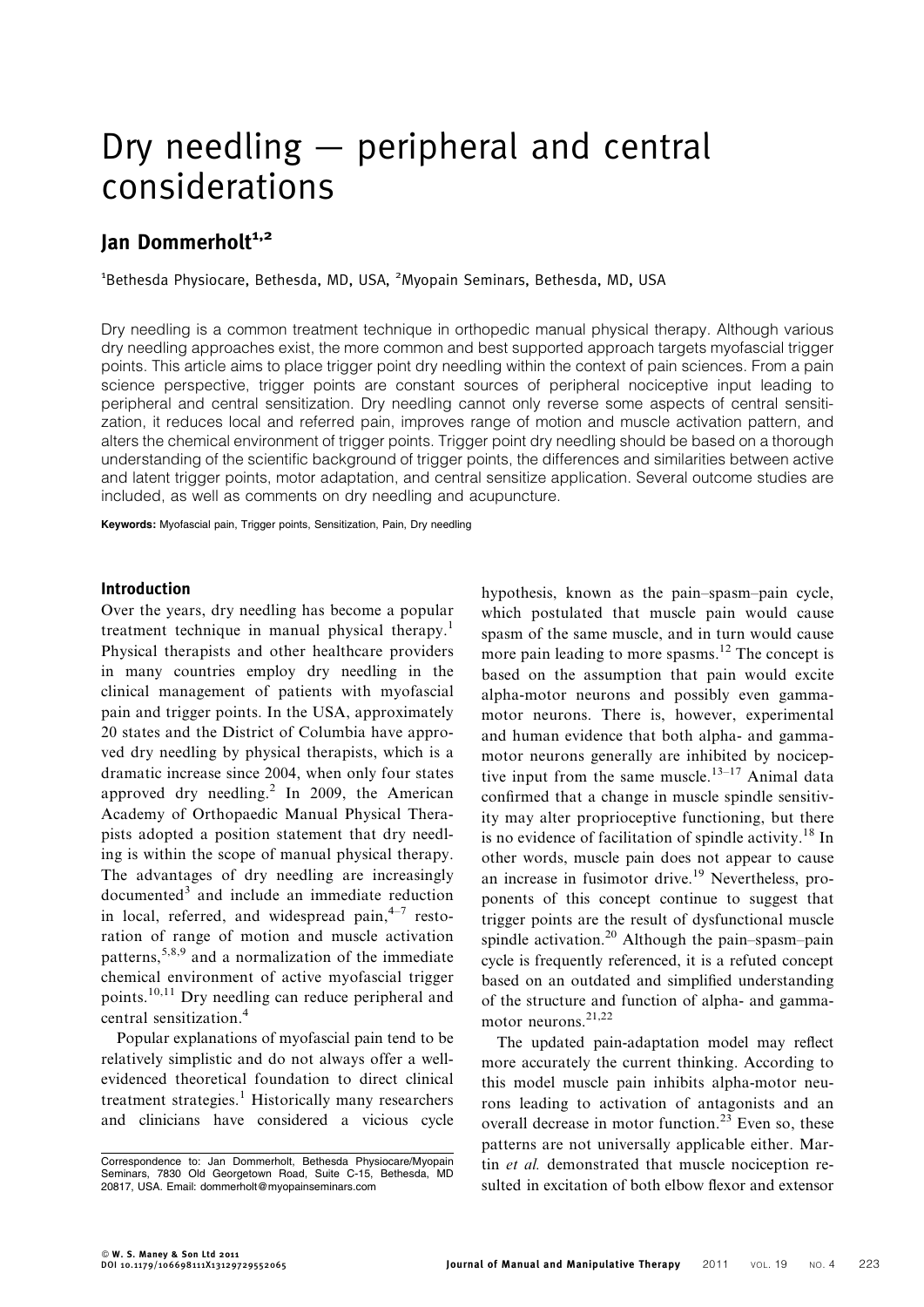muscles, $^{24}$  while others found that the activity of motor neurons is not necessarily uniformly decreased.<sup>25–29</sup> A new motor adaptation model has been proposed. $^{22}$ 

Although various needling approaches are commonly referred to as 'dry needling', it is important to realize that there are significant differences between schools of dry needling, their specific needling techniques, underlying philosophy or rationale, and duration of training programs. Each approach appears to address particular aspects of the total picture. Different dry needling techniques have been promoted to treat various forms of soft tissue dysfunction. $30-32$ 

Contemporary schools approach dry needling from a broad pain sciences perspective.<sup>30,32,33</sup> For example, Ma has developed a dry needling approach based on clinical applications of pain sciences and he maintains that his 'integrative systemic dry needling' is required to restore and maintain normal physiology of soft tissues and to reduce systemic stress to improve homeostasis.<sup>32,33</sup> To date, there are no research studies of Ma's needling approach. The 'intramuscular stimulation' dry needling approach developed by Gunn is one of the first medical dry needling approaches. Gunn considers myofascial pain to be secondary to neuropathy.31 A few studies demonstrated the efficacy of intramuscular stimulation, but there are no studies that validate the underlying theoretical assumptions.1,34,35 Dommerholt and Huijbregts focused on dry needling of trigger points, which occasionally has been interpreted erroneously as a more 'local' approach.<sup>30</sup> Trigger point dry needling has local and widespread effects<sup>5,7</sup> and influences remote parts of the body.6,36,37 A superficial and a deep technique have been developed, whereby proponents of superficial needling suggest that the intervention targets primarily peripheral sensory afferents, while deep trigger point dry needling targets mostly dysfunctional motor units.38,39

To better appreciate the potential therapeutic role of dry needling, a review of the current research on myofascial trigger points follows within the context of pain sciences. The therapeutic effects of dry needling can only be understood against a pain management background. Therefore, review will focus on sensory and motor mechanisms relevant to dry needling, and indirectly on the application of dry needling. Unless indicated otherwise, references to dry needling in this article should be interpreted as trigger point dry needling based on the work of Travell, Simons and Lewit.<sup>7,40,41</sup>

Dry needling is relatively easy to learn for qualified healthcare providers, which may include manual physical therapists, physicians, dentists, chiropractors, and acupuncturists. A solid background and education in anatomy, physiology, and pain sciences are prerequisites. To use dry needling as an effective

therapeutic modality, clinicians must learn how to identify trigger points. Dry needling requires training and practice in order to develop the sensitivity to appreciate subtle changes in tissue compliance and an awareness of the structures in the vicinity of the trigger points.42 Most complications can be avoided by knowing the local anatomy, and by careful identification of the anatomical landmarks relevant to the muscle that is to be needled. Dry needling requires a well-developed kinesthetic awareness and visualization of the pathway the needle takes within the body.<sup>3</sup> Several studies have shown that experienced physicians, physical therapists, and chiropractors can reach acceptable degrees of inter- and intrarater reliability. $42-49$  In a recent study, experienced clinicians reached good agreement, but inexperienced clinicians did not reach acceptable levels of agreement in spite of having completed a brief training program to improve standardization of the research protocol.<sup>48</sup> Trigger points can be verified objectively using magnetic resonance or ultrasound elastography<sup>50–52</sup> or with intramuscular electromyography,  $53-55$  but these techniques are not yet easily applicable to clinical practice at this time.

### Active and Latent Myofascial Trigger Points

Trigger points are divided into active and latent trigger points. Active trigger points feature spontaneous local and referred pain away from the trigger point, while latent trigger points do not cause spontaneous pain. After stimulation with digital pressure, however, latent trigger points do evoke local and referred pain. In other words, both active and latent trigger points cause allodynia at the trigger point site and hyperalgesia away from the trigger point following applied pressure. Referred pain from active trigger points may mirror the formation of new effective central nervous connections, meaning that afferent fibers from trigger point nociceptors may make new effective connections with dorsal horn neurons that normally only process information from remote body regions.<sup>56,57</sup> A nociceptor is a receptor specialized in detecting stimuli that objectively can damage tissue and subjectively are perceived as painful.<sup>56</sup> In clinical practice, a trigger point is considered active if the elicit pain is familiar to the patient.

Active trigger points featured significantly lower pain thresholds with electrical stimulation in the muscle, the overlying cutaneous and subcutaneous tissues. In latent trigger points, the sensory changes did not involve cutaneous and subcutaneous tissues.<sup>58,59</sup> Several studies have shown, however, that latent trigger points do provide nociceptive input into the dorsal horn even though they are not spontaneously painful.<sup>60–66</sup> It is not entirely clear why this occurs.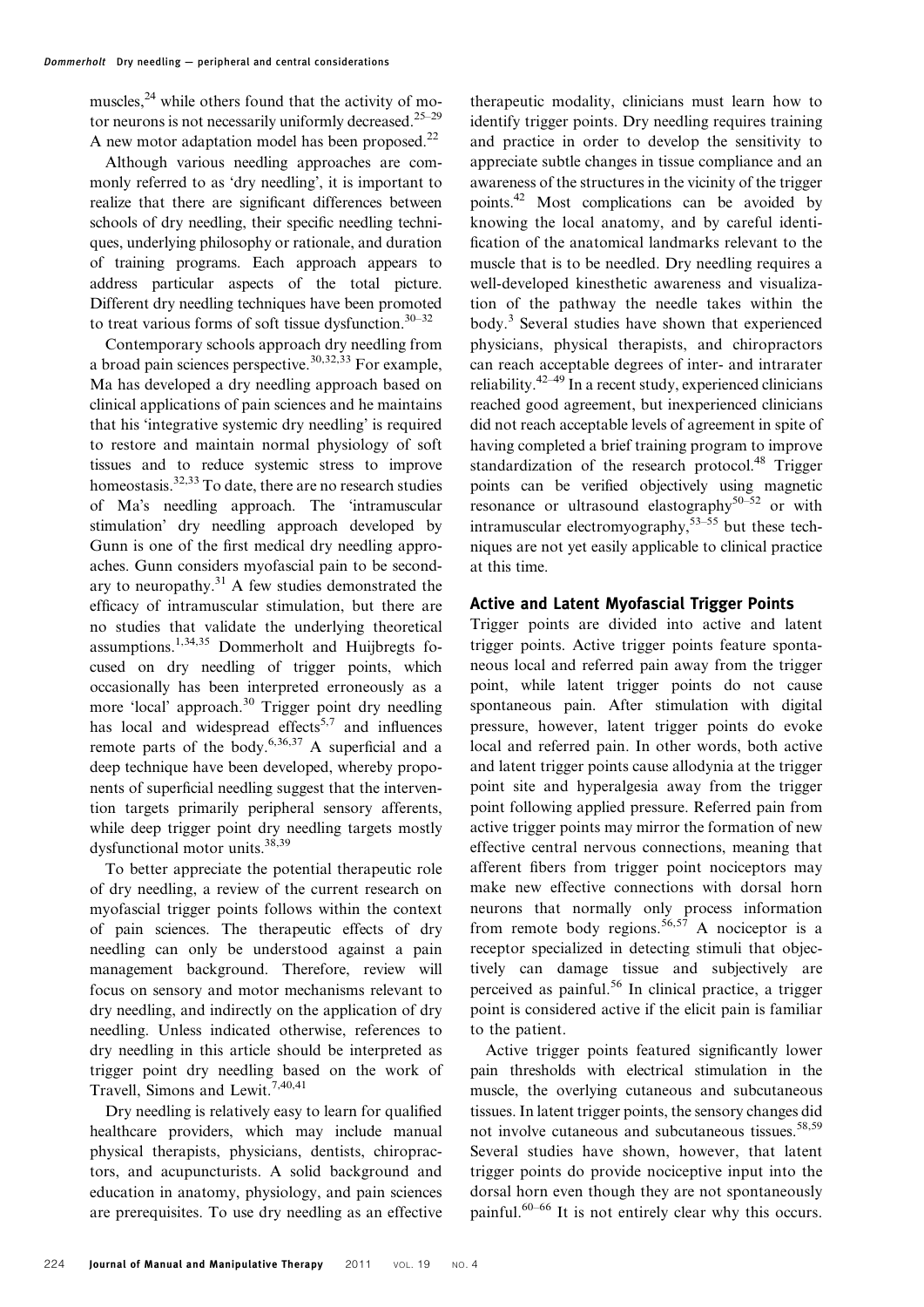Mense speculated that certain regions within a muscle may only be connected via ineffective synapses to dorsal horn neurons, which supply regions remote from the muscles with trigger points. This would explain why latent trigger points may not trigger spontaneous pain. Once these ineffective synapses are sensitized, referred pain would follow.<sup>57</sup> Latent trigger points can quickly become active trigger points. Because of increased synaptic efficacy in the dorsal horn, these trigger points would start featuring spontaneous pain. It appears that whether a trigger point is active or latent depends at least partially on the degree of sensitization.

Evidence suggests that the first phase of trigger point formation consists of the development of contractured muscle fibers or a taut band, which may or may not be painful.<sup>67</sup> While the exact mechanisms of the taut band formation are not well defined, an excessive release of acetylcholine at the motor endplate, combined with an inhibition of acetylcholine esterase, an upregulation of nicotinic acetylcholine receptors, and other modulating factors are hypothesized to trigger the development of localized muscle contractures.<sup>68,69</sup> This is expressed in the 'integrated trigger point hypothesis' developed by Simons<sup>69</sup> and recently expanded by Gerwin et al.<sup>68</sup> and by McPartland and Simons.<sup>70</sup>

Characteristic of taut bands and trigger points is that they do not require an electrical activation of the alphamotor neuron, but get activated by a spontaneous release of acetylcholine from the motor endplate.<sup>68</sup> Endplate dysfunction has been confirmed by multiple animal model and human studies.55,71–79 Kuan and colleagues found a correlation between the irritability of trigger points and the prevalence of endplate noise, <sup>39</sup> and confirmed that blocking the release of acetylcholine with administration of botulinum toxin reduced the prevalence of endplate noise.<sup>80</sup> Several other studies have also shown that the administration of botulinum toxin can reduce the activity of trigger points.  $81-87$ Therefore, trigger points are found in close vicinity of motor endplates, which are spread out throughout the entire muscle.<sup>88–90</sup> Active trigger points are clustered around motor endplates and feature more endplate noise than latent trigger points, which once again supports that active trigger points are more sensitized.<sup>39,65,91</sup> There is some evidence that trigger points may have more 'iitter' than normal muscle,  $72,92$  but not all studies confirmed this. $93$  Neuromuscular jitter is produced by fluctuations in the time for endplate potentials at the neuromuscular junction to reach the threshold for action potentials.72

#### Motor Aspects of Trigger Points

Trigger points are thought to develop especially following unaccustomed eccentric and concentric loading,<sup>68</sup> but also occur after low-load repetitive tasks and sustained postures,  $94,95$  with respiratory stress, such as over-breathing,  $96,97$  and in association with visceral pain and dysfunction.<sup>98-101</sup> It is conceivable that initially the taut band formation reflects a normal physiologic, protective, and stabilizing mechanism, for example, associated with damage or potential muscle damage, joint hypermobiity, visceral dysfunction, or abnormal breathing patterns. Prolonged contractures are likely to lead to the formation of latent trigger points, which can evolve into active trigger points. Once active trigger points exist, there will be a constant nociceptive input into the dorsal horn, which can perpetuate altered motor control strategies, lead to further muscle overload or even disuse, and result in the development of peripheral and central sensitization.<sup>57,102,103</sup>

From a motor perspective, the development of trigger points may be dependent on perceived or actual tissue damage, but there are only a few scientific studies of the activation patterns of trigger points. Muscle pain can modulate joint function and stability and increase the risk of joint injury.<sup>104–106</sup> Joint dysfunction, as seen for example with osteoarthritis, can also cause muscle hyperalgesia.<sup>107</sup> Treatment of trigger points around the involved joint is effective in reducing the pain associated with arthritis.<sup>108,109</sup> This brings up the question whether typical motor adaptations are common with myofascial pain. Surprisingly, little is known about motor adaptation and myofascial pain.

Hodges and Tucker recently proposed a new motor adaptation theory, $110$  and although they did not consider the influence of trigger points, several key aspects of their theory may actually apply to trigger points. Hodges agreed that the vicious pain cycle and pain adaptation hypotheses are inadequate models of motor adaptation.<sup>22</sup> Instead, he proposed that a redistribution of activity within and between muscles must occur. Adding trigger points to the new theory, it is clear that they change the activity within muscles. In this respect, it is also noteworthy that not all regions within a muscle are equally prone to the development of trigger points.  $94$  The intramuscular pressure is not evenly distributed, which may contribute to intramuscular hypoxia and trigger point formation.<sup>111</sup> Trigger points do alter the activity between muscles.  $6,36,112-115$  Lucas and colleagues found altered movement activation patterns in shoulder abduction in subjects with latent trigger points in their shoulder musculature.<sup>8,9</sup> As reviewed previously, latent trigger points do not feature spontaneous pain, but they do provide nociceptive input. In the evaluation of patients with trigger points, clinicians should assess which modifications a particular patient has made, subsequently attempt to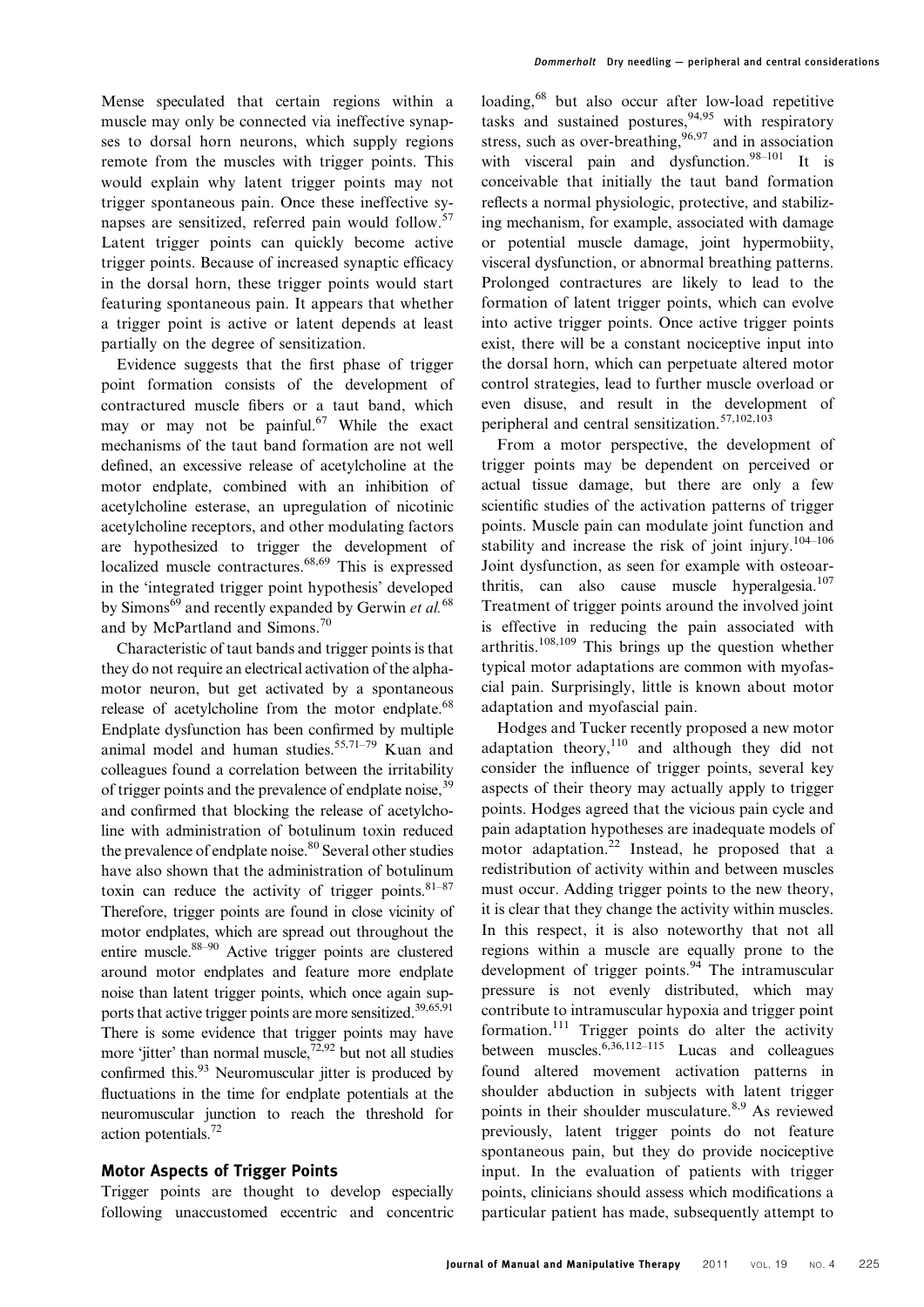determine why the adaptation was made and lastly, why it did not lead to satisfactory resolution of the pain problem.<sup>116</sup>

Hodges further postulated that 'pain would change the mechanical behavior such as modified movement and stiffness, which would lead to 'protection' from further pain or injury, or threatened pain or injury'.<sup>22</sup> Patients with myofascial trigger points have characteristic taut bands, which may be considered as a means to splint a body region.<sup>120</sup> Muscles harboring trigger points cause restrictions in range of motion.<sup>5,117–119</sup> Trigger points are commonly observed in muscles crossing an arthritic joint, although frequently trigger points occur even near non-arthritic joints.108,109 Perhaps trigger points are a means of assisting sustained increased contractures.120 In addition, myofascial trigger points inhibit overall muscle function, leading to muscle weakness without atrophy. Patients with myofascial pain commonly present with abnormal breathing patterns, such as hyperventilation, which leads to respiratory alkalosis.<sup>96</sup> Chaitow reviewed that under these circumstances, muscles are prone to develop trigger points, fatigue, and cramping.<sup>96</sup> Of interest is that myofascial treatment programs that include correction of breathing patterns are highly successful even with chronic pain patients.<sup>121,122</sup>

Hodges has also suggested that inhibition or facilitation of agonist and antagonists occurs, which is a common pattern seen in patients with myofascial pain. He proposed that the motor adaptation 'is not explained by simple changes in excitability, but involves changes at multiple levels of the motor system and these changes may be complementary, additive or competitive',  $^{22}$  which applies to myofascial pain as well. Lastly, myofascial trigger points may offer some short-term benefit, but in the long run, they are disabling and a source of much unnecessary human suffering.

## Muscle Pain and Trigger Points

Muscle pain is not always appreciated as a primary entity and frequently is only considered as a secondary phenomenon to tendonitis, whiplash, inflammation, or injuries to joints or nerves.<sup>123–131</sup> Nevertheless, muscle pain is a common phenomenon recognized by the International Association for the Study of Pain.<sup>132</sup> Muscle pain is associated with many chronic pain conditions. It is difficult to pinpoint and diffuse in nature. Muscle pain is inhibited strongly by descending pain-modulating pathways and under normal circumstances, there is a dynamic balance between the degree of activation of dorsal horn neurons and the descending inhibitory systems.<sup>133</sup> Muscles refer to deep somatic structures, but not to skin, although many neurons with muscle input also have additional receptive fields in the skin. A receptive field is defined as the body region from which a neuron can be excited or inhibited.56

Considering the relevancy of myofascial trigger points from a pain science perspective, it is not surprising that pain management specialists consider myofascial pain and trigger points to be clinically<br>important.<sup>134,135</sup> Trigger points are peripheral Trigger points are peripheral sources of persistent nociceptive input, which can excite muscle nociceptors.4,57,63,65,136–139 Nociceptive input from muscle is particularly effective in inducing neuroplastic changes in the spinal dorsal horn and likely in the brainstem.<sup>140,141</sup> Dry needling may be instrumental in reversing such neuroplastic changes by removing a constant and intense nociceptive source. Nociceptive input enters the spinal cord primarily via thinly myelinated group III or unmyelinated group IV afferent fibers.<sup>57</sup> Since dorsal horn neurons are convergent neurons, meaning that they receive information from many other sources, including joints, viscera, fascia, and the skin, not all input will lead to action potentials. $142$  Each spinal neuron has multiple synaptic contacts, which can be excitatory or inhibitory, effective or ineffective, continuous, active or silent. The final outcome is determined by the combined input from all different sources.<sup>57</sup>

Sustained contractures of taut bands cause local ischemia and hypoxia in the core of trigger points. $143$ Recent Doppler ultrasound studies confirmed significantly different blood flow waveforms and a greater vascular output resistance in active trigger points when compared to latent trigger points and normal muscle tissue.<sup>144</sup> Outside the immediate environment of active trigger points, an increased vascular bed was observed, which is consistent with the measurement of increased oxygen saturation levels outside the core of trigger points.<sup>143,144</sup> Hypoxia may trigger an immediate increased release of acetylcholine at the motor endplate.<sup>71</sup> As a side note, myofascial tension, as seen in trigger points, may also enhance the excessive release of acetylcholine, which suggests the presence of a self-sustaining vicious cycle.145,146

Low oxygen levels lead to a significant drop in pH. In active trigger points, the pH may be well below 5, which is more than sufficient to excite muscle nociceptors.11,147–149 Muscle nociceptors are dynamic structures than can be modified depending upon the local tissue environment. They play an active role in the maintenance of normal tissue homeostasis by sensing the peripheral biochemical milieu and by mediating the vascular supply to peripheral tissue. A low pH activates acid sensing ion channels (ASICs) and transient receptor potential vanilloid (TRPV) receptors, which in turn contribute to mechanical hyperalgesia and central sensitization.<sup>150–153</sup> Various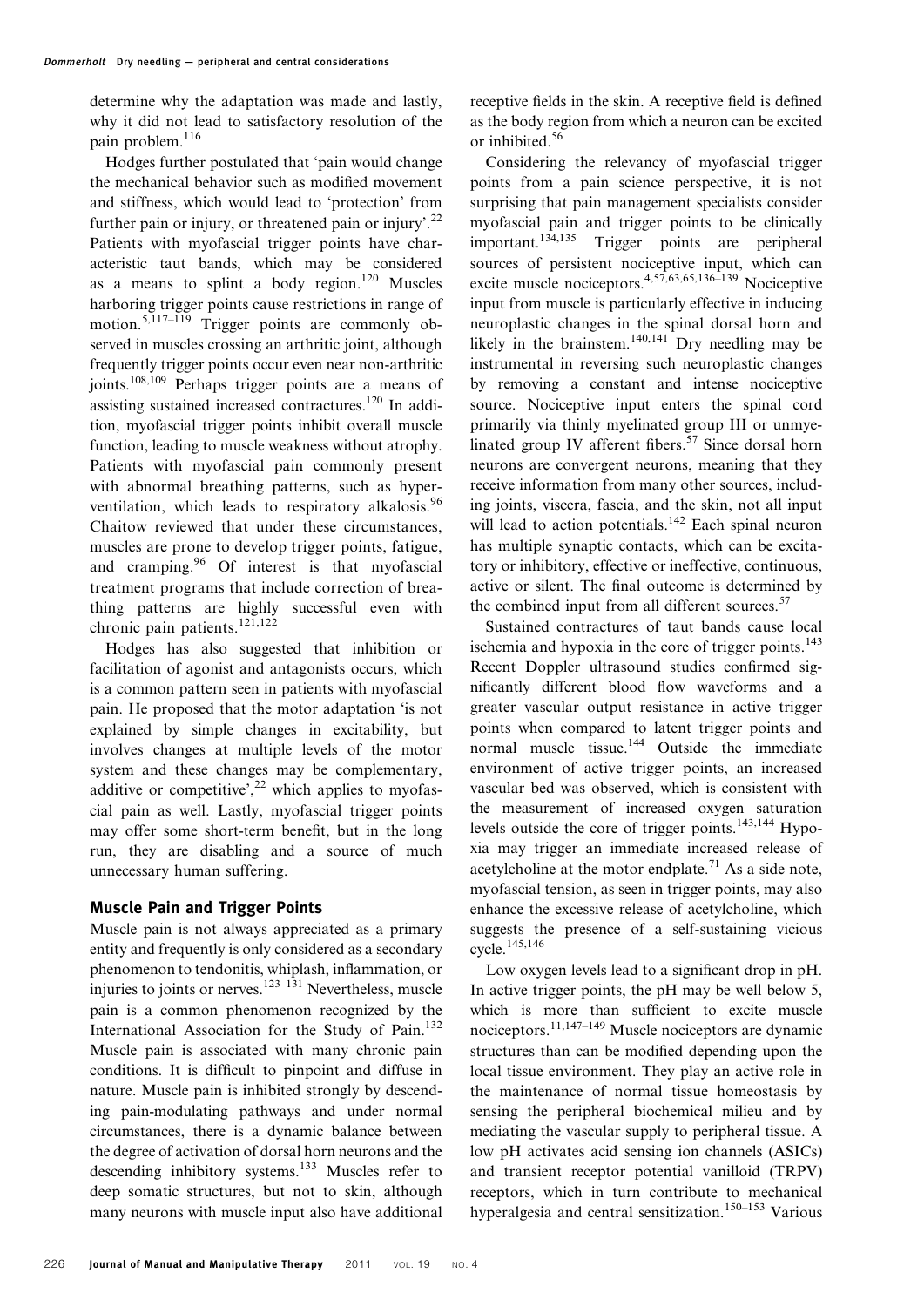kinds of ASICs play different roles in the development of hyperalgesia,<sup>154</sup> i.e. ASIC3 is important for inflammatory pain and ASIC1a is involved in central sensitization and in processing noxious stimuli.<sup>153</sup> Repeated intramuscular injections of acid saline in rats activated N-methyl-D-aspartate (NMDA) receptors in the brainstem and other parts of the central nervous system.<sup>155</sup> A low pH downregulates acetylcholine esterase and triggers the release of several nociceptive substances, such as calcitonin generelated peptide (CGRP), adenosine triphosphate (ATP), bradykinin (BK), serotonin (5-HT), prostaglandins (PGs), potassium, and protons.<sup>156</sup> ATP is one if the most important activating substances of muscle nociceptors by binding to P2X3 receptors. There are many interactions between these substances. For example, the combination of ATP and acid increases the pH sensitivity of the ASIC3 receptor.<sup>157</sup> Combinations of BK and 5-HT produce more muscle hyperalgesia than each chemical alone.<sup>158,159</sup> BK, PG, and 5-HT are not only very effective at sensitizing or activating muscle nociceptors, but they can also cause local vasodilation, which can lead to mechanoreceptor activation by distorting the normal tissue relationships. A sensitized muscle nociceptor has a lowered stimulation threshold into the innocuous range and will respond to harmless stimuli like light pressure (allodynia) and muscle movement (mechanical hyperalgesia). Most data are derived from animal studies as there are only few human research on muscle nociceptor activation.160,161

# Central Sensitization and Trigger Points

Central sensitization has been described in association with many chronic pain syndromes,<sup>162</sup> such as endometriosis,<sup>163</sup> low back pain,<sup>164</sup> irritable bowel syndrome,<sup>165</sup> surgical pain,<sup>166</sup> whiplash,<sup>167,168</sup> shoulder impingement, $169$  and fibromyalgia, $167,170,171$  and as such, sensitization is not specific for myofascial trigger points. Trigger points are, however, involved in nearly every pain syndrome<sup>131</sup> and it is likely that central sensitization involves trigger points, as has been shown for whiplash,<sup>172</sup> tension-type headaches,<sup>139,173–175</sup> chronic primary headaches,  $^{176}$  migraines,  $^{177,178}$  lateral epicondylalgia,179,180 breast cancer surgery,136,181–184 fibromyalgia,4,137,185 and temporomandibular disorders,<sup>186</sup> among others.

Awareness and recognition of the presence and underlying mechanisms of central sensitization are critical in manual physical therapy.<sup>187</sup> In clinical practice, it can be challenging to objectively determine whether a patient's musculoskeletal pain involves central sensitization. There is some evidence that an impaired nociceptive flexion reflex may be a valid indication of altered central nervous system

processing.<sup>188</sup> As Lim *et al.* summarized, the nociceptive flexion reflex is a physiological measure that is commonly made from the biceps femoris muscle following electrical stimulation of the sural nerve. It involves the lowest noxious stimulation intensity required to trigger a reflex without stimulating peripheral nociceptors.<sup>188</sup>

Patients had significantly worse outcomes when they presented with relatively high levels of central sensitization, including hyperalgesia and referred pain, before subacromial decompression surgery.<sup>169</sup> Dry needling and trigger point injections commonly elicit and eliminate local and referred pain patterns or areas of secondary hyperalgesia.<sup>178,189–191</sup> As a side note, the effects of injections are comparable to dry needling.<sup>192</sup> The outcomes of subacromial decompression would conceivably have been much improved after central sensitization would have been addressed with trigger point therapy including dry needling, injections, or manual inactivation.<sup>169,193-196</sup> The same applies to the other listed diagnoses, i.e. trigger point needling decreased the overall sensitivity in patients with fibromyalgia and decreased pain and increased range of motion in whiplash, post-mastectomy, and temporomandibular patients.<sup>4,5,172,197</sup>

Patients with a hypersensitive trigger point in the upper trapezius muscle exhibited significantly enhanced somatosensory and limbic activity and decreased activity in the dorsal hippocampus compared with control subjects.<sup>198</sup> Using functional magnetic resonance imaging, Niddam et al. showed that pain following the insertion of a needle into a trigger point combined with electrical stimulation is mediated through the periaqueductal gray in the brainstem.<sup>199</sup> Central sensitization is the mechanism of referred pain from trigger points, which Travell and Simons described for most musculoskeletal muscles.<sup>40,200</sup> The mechanisms of muscle referred pain have been described in detail by Hoheisel, Mense, Arendt-Nielsen, and Graven-Nielsen, among others, and involve sensitization and an expansion of receptive fields.56,201–207

The immediate environment of active trigger points is characterized by significantly increased levels of substance P (SP), CGRP, BK, 5-HT, norepinephrine, tumor necrosing factor-alpha, and interleukin-1beta compared to latent trigger points and normal muscle tissue.11,147,208 These chemicals sensitize and activate not only muscle nociceptors, but can also activate glia cells. Whether trigger points stimulate glia cells is not clear, as different studies show conflicting results. Chacur and colleagues demonstrated that chronic muscle lesions can activate microglial cells,<sup>209</sup> but others suggested different mechanisms.<sup>210–213</sup> Irrespective of the mechanism, myofascial trigger points become sources of ongoing nociceptive input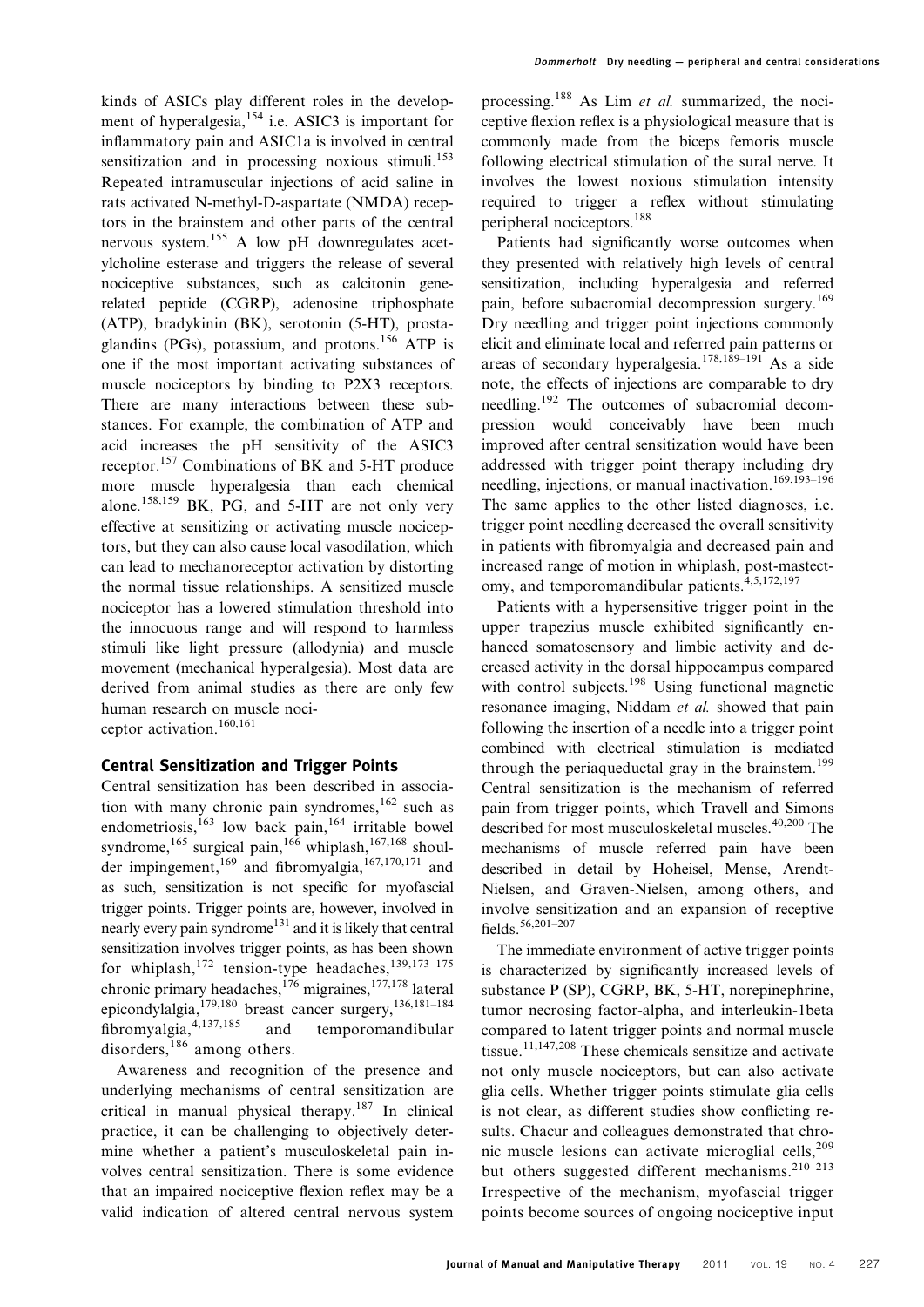into the dorsal horn and contribute to and maintain central sensitization including referred pain. $57,139$ Subjects with active trigger points in the upper trapezius muscle presented even with slightly increased levels of the same substances in the medial gastrocnemius muscle, possibly due to widespread sensitization.<sup>11</sup>

Unfortunately, glutamate levels could not be measured with the microdialysis methodology used previously, however, others have demonstrated increased intramuscular levels of glutamate associated with myalgia<sup>214–219</sup> and it is very likely that glutamate is involved with trigger points. Glutamate can activate the NMDA and alpha-amino-3-hydroxy-5 methyl-4- isoxazolepropionic acid (AMPA) receptors. Under normal circumstances, only the AMPA receptor is active, but the receptor does not respond to brief noxious stimuli. With prolonged and intense nociceptive input, SP is also released, which makes the NMDA receptor responsive to glutamate. As a result, an influx of  $Ca^{2+}$  ions initiates a cascade of events that results in the new synthesis of AMPA receptors at what were previously ineffective synapses. The new AMPA receptors do respond to brief noxious input. The release of SP in the dorsal horn can increase the efficacy of synaptic connections in the spinal cord, allowing the multi-segmental spread of noxious input, which clinically is known as referred pain.<sup>220</sup>

There are many other mechanisms involved in muscle pain and peripheral and central sensitization, such as serotonergic mechanisms. For example, the serotonin antagonist tropisetron inhibited the pronociceptive or pain-promoting effect of serotonin at trigger points.<sup>221</sup> Other relevant substances include nerve growth factor, $222$  which can also stimulate TRPV receptors,<sup>223</sup> brain-derived neurotrophic factor,  $224,225$  and nitric oxide,  $226,227$  but a detailed discussion of their potential roles is beyond the scope of this review.

# Dry Needling and Trigger Points

There is overwhelming scientific evidence that trigger points are not just peripheral phenomena limited to muscles. Treatments directed at inactivating trigger points do have an impact on central processes by removing a common and peripheral source of persistent nociceptive input. The main difference between dry needling and manual trigger point release is its specificity. It is interesting that a meta-review concluded that there is insufficient evidence for dry needling.<sup>228</sup> This review included only a small portion of published papers.<sup>3</sup> A Cochrane review concluded that 'dry needling appears to be a useful adjunct to other therapies for chronic low back pain'.229 Inactivation of latent trigger points with dry needling

or with manual pressure techniques may prevent the development of active trigger points and reduce and in many cases remove their nociceptive input, normalize the synaptic efficacy, and reduce peripheral and central sensitization.<sup>60</sup> After eliciting a local twitch response with a needle, SP and CGRP were significantly reduced in active trigger points, which corresponds with the clinically observation of an immediate decrease in pain and local tenderness after the inactivation of a trigger point with dry needling.<sup>10,11</sup> We already mentioned that dry needling can restore range of motion and muscle activation patterns,  $5,8,9$  and reduce local, referred, and widespread pain. $4-7,36$  Dry needling of trigger points can reduce the endplate noise associated with those trigger points<sup>74</sup> and with remote trigger points.<sup>6</sup> Dry needling of trigger points or acupuncture points in the forearm reduced the endplate noise in the upper trapezius muscle. $37,230$  Patients with hemiparetic shoulder syndrome reported less severe and less frequent pain, required less analgesic medication, restored normal sleep patterns, and demonstrated increased compliance with the rehabilitation program after having been treated with dry needling.231 Dry needling of trigger points resulted in a significant reduction of pain and showed significant improvements on the Geriatric Depression Scale in an elderly patient population.<sup>35</sup> Dry needling showed comparable effects to injections with lidocaine,<sup>192,232</sup> but dry needling was superior in its long-term reduction of pain.<sup>232</sup> There is even some evidence from animal studies that the anti-nociceptive effects of dry needling may at least partially be mediated through oxytocinergic mechanisms, which means that dry needling may trigger the central release of oxytocin.233,234

It is nearly impossible to develop double blind, placebo-controlled studies of dry needling or acupuncture, given the invasive nature of the stimulus.<sup>235,236</sup> In acupuncture, sham needling is often performed with superficial needling of non-acupuncture point locations, which is problematic as any needling is likely to have a physiological effect, such as a release of endorphins, a change in pain thresholds, or an expectancy of a positive outcome.<sup>237–241</sup> Therefore, studies comparing acupuncture or dry needling with sham needling may actually compare two treatment regimens.242 In some studies, sham needling is attempted by tapping a von Frey monofilament on the skin; $243$  however, both the actual needling and the tapping can induce specific brain responses, which means that tapping is not a suitable sham procedure either. The observation that both needling and sham acupuncture caused specific changes emphasizes the importance of including control groups in studies.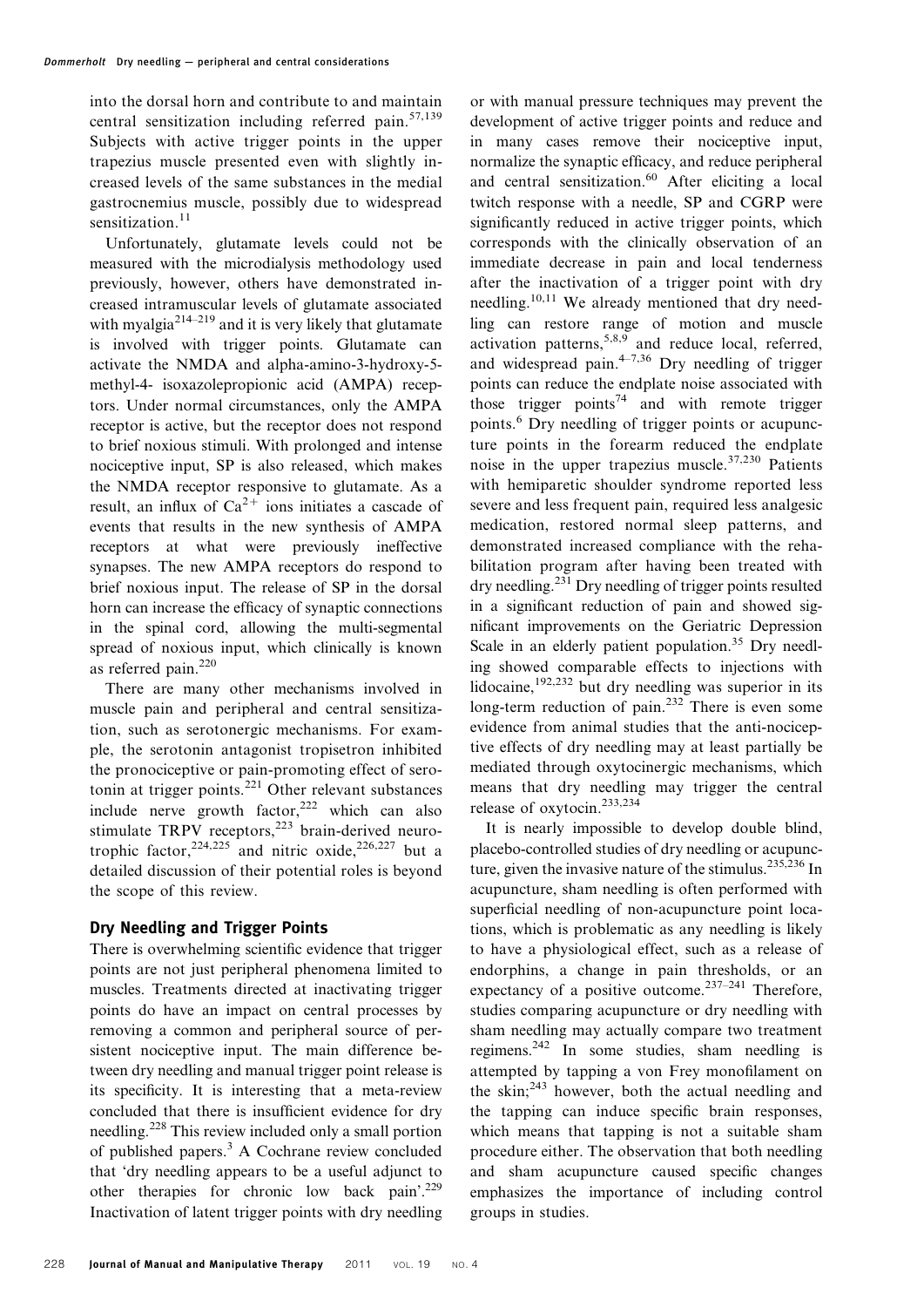Others have used the so-called Streitberger needle, which gives subjects the impression of being needled, but the needle disappears into the needle shaft.<sup>244–247</sup> Placebo responses are processed in frontal cortical areas involved in generating and maintaining cognitive expectancies.<sup>248</sup> When comparing acupuncture, sham acupuncture using a Streitberger needle, and skin prick, Pariente and colleagues established that patients' expectations and belief regarding a positive outcome activated the dorsolateral prefrontal cortex and the anterior cingulate cortex.<sup>240</sup> Other functional magnetic resonance studies have confirmed that expectancy can significantly influence acupuncture analgesia. $249-251$  A recent study concluded that patients with a high degree of dispositional optimism and low state anxiety were particularly receptive to placebo responses.<sup>252</sup> It is likely that similar issues must be considered when designing dry needling studies.

Considering the difficulties in designing placebo controlled research, Mayoral del Moral completed an interesting dry needling study of 40 subjects scheduled for knee replacement surgery.<sup>253</sup> All subjects were examined for the presence of trigger points and randomly assigned to one of two groups. Immediately following anesthesiology, but before the actual surgery, subjects in the intervention group received dry needling of their trigger points, while subjects in the control group were not treated. As all patients were anesthesized, they were truly blinded to the group allocation and intervention. Subjects who were treated with dry needling reported significantly lower pain levels and required fewer analgesics following the surgery. $253$ 

# Dry Needling and Acupuncture

Although the focus of this article is on peripheral and central considerations related to dry needling, a few observations regarding acupuncture and dry needling are included here. Dry needling is often compared with and contrasted to acupuncture. Manual physical therapists must realize that dry needling is also within the scope of acupuncture practice. Statements that dry needling would not be in the scope of acupuncture are inaccurate and counterproductive and not based on accurate knowledge of contemporary acupuncture practice.<sup>254</sup> A formal complaint to the Maryland Board of Acupuncture by a Marylandbased physical therapist reporting that an acupuncturist would be practicing physical therapy without a license when using dry needling techniques spurred an investigation by the Maryland Attorney General and endangered the scope of physical therapy practice in that state.<sup>257</sup>

In the context of acupuncture treatments, dry needling would be considered a technique of acupuncture. Dry needling is, however, not in the exclusive scope of any discipline.<sup>255–257</sup> Dry needling is performed with the same solid filament needle acupuncturists employ, but dry needling does not require any knowledge of traditional acupuncture theory or Oriental health concepts.<sup>1</sup> Although many US state acupuncture statutes refer to acupuncture as a discipline based on Oriental medicine and the journal of the American Association of Acupuncture and Oriental Medicine (AAAOM) is targeted specifically to 'practitioners of Oriental Medicine', Hobbs emphasized that acupuncture is not necessarily 'limited to its historical roots and centuries' old theory, but is also a dynamic, evolving modern medical practice, which incorporates the use of neuroanatomical terminology'.<sup>258</sup> In other words, acupuncture is not necessarily always based on or limited to Oriental medicine concepts; contemporary schools of acupuncture usually include some education in Western medical principles.<sup>259</sup> Nevertheless, a 2008 report by the National Commission for the Certification of Acupuncture and Oriental Medicine (NCCAOM) showed that 80% of diplomates in acupuncture practiced Traditional Chinese Medicine (TCM) and less than 40% of practitioners practiced other approaches, such as 'auricular, laser, electroacupuncture, color puncture, and trigger point therapy', among others.<sup>260</sup>

Very few schools of acupuncture include the assessment, identification, and dry needling techniques of myofascial trigger points.<sup>254</sup> An online review of the curricula of US acupuncture school revealed only one school that mentioned trigger point dry needling (Dommerholt, 2011, unpublished data). In 2003, the NCCAOM reported that only 3.7% of acupuncturists used trigger point therapy as their primary practice tradition.<sup>261</sup> The 2002 NCCAOM acupuncture examination included only one question related to trigger points and motor points. $^{261}$  There are no inter-rater reliability studies of acupuncturists identifying trigger points. One study showed very poor inter-rater reliability of TCM diagnosis and treatment of persons with chronic low back pain. Six experienced TCM practitioners examining the same six patients on the same day made 20 different diagnoses and selected only one common acupuncture point. The researchers concluded that the differences among diagnoses and treatment recommendations depended more on the practitioner than on the patient.<sup>262</sup>

Some US state statutes define acupuncture in much broader terms. The Arizona statutes, for example, define acupuncture as 'puncturing the skin by thin, solid needles to reach subcutaneous structures, stimulating the needles to affect a positive therapeutic response at a distant site and the use of adjunctive therapies'.<sup>263</sup> The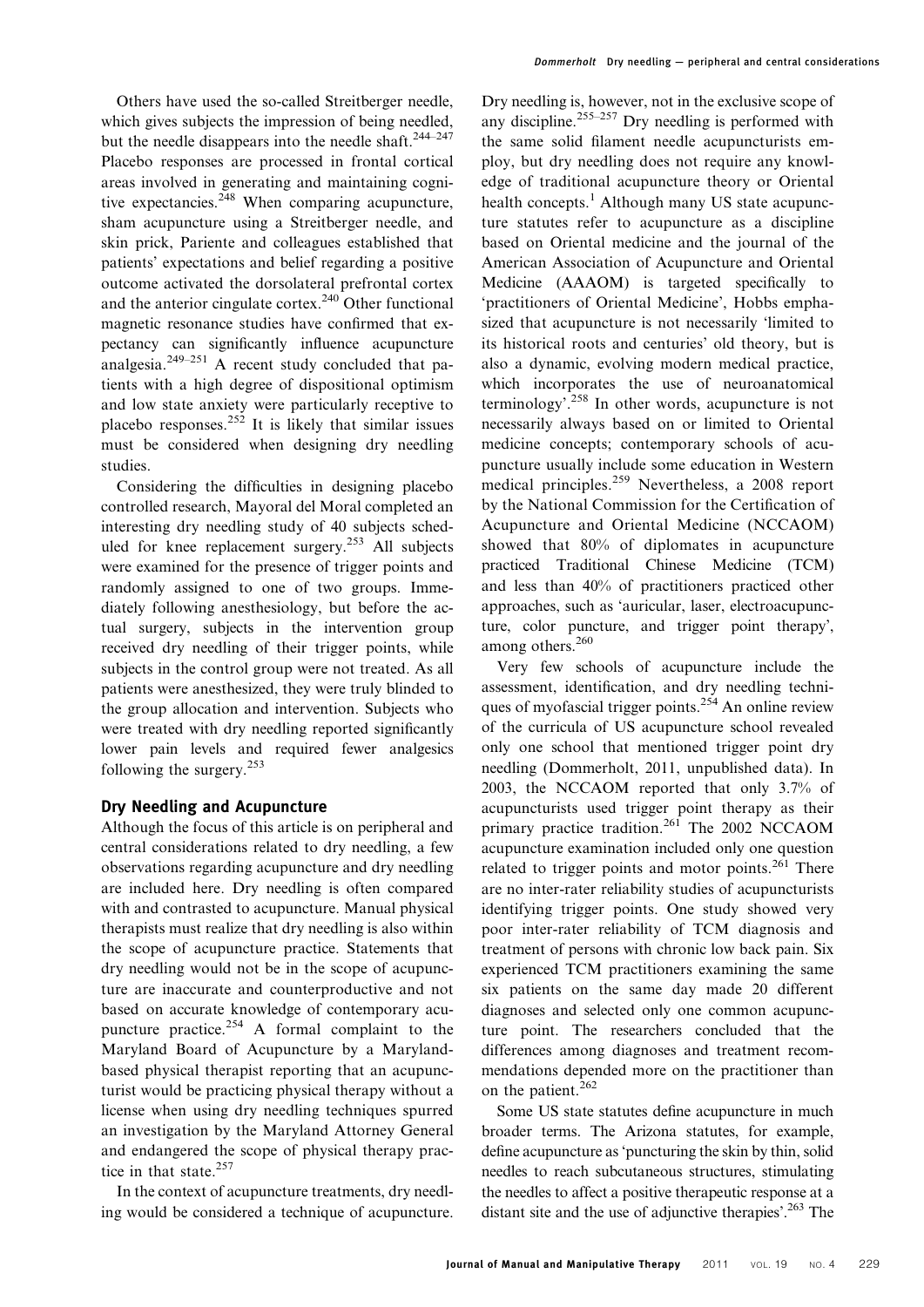statutes also include language that they do not apply to 'health care professionals […] practicing within the scope of their license' leaving the practice of dry needling available to other disciplines.<sup>263</sup> Generally speaking, statutes of one professional discipline should not restrict the scope of practice of another discipline. The Attorney General of Maryland determined that the Maryland Board of Physical Therapy Examiners is authorized to consider solid filament needles as 'mechanical devices' consistent with the state's physical therapy statutes. According to the Attorney General, 'the authority to use acupuncture needles for therapeutic purposes is not necessarily reserved exclusively to licensed acupuncturists [….]. State law recognizes that the scope of practice of health care professions may overlap…'.257 When Travell developed the concepts of myofascial pain and trigger points, she never considered the practice and concepts of acupuncture.<sup>264</sup> Later in life, she did interact with acupuncturists, but by that time the concept of trigger points was already well established.<sup>254</sup> In other words, the concept of trigger points and dry needling was developed independently of already existing acupuncture concepts.265,266

Within the acupuncture community, disagreement exists whether trigger point needling is similar to needling of so-called ah-shi points.254,259,267–269 Ah-shi points belong to one of three major classes of acupuncture points. There are 361 primary acupuncture points referred to as 'channel' points and hundreds of secondary class acupuncture points, known as 'extra' or 'non-channel' points. The third class of acupuncture points is referred to as ah-shi points. By definition, ahshi points must have pressure pain. Hong, Audette and Blinder suggested that acupuncturists may well be treating trigger points whenever they are treating ahshi points.<sup>270,271</sup> While some believe that trigger points are nearly always acupuncture points especially in pain management,  $272-275$  well-known acupuncturist Birch maintains that at best there is only an 18%– 19% overlap.268,269

Unfortunately, in recent years US acupuncture associations have opposed dry needling by physical therapists.258,259,276 This is a US phenomenon and has no correlates in other countries. The Council of Colleges of Acupuncture and Oriental Medicine suggested that 'professions such as physical therapy and others also recognize the efficacy of acupuncture [...] and are attempting to use acupuncture and rename it as a physical therapy technique',<sup>258</sup> which is an inaccurate reflection of the history of trigger points and dry needling within the context of medicine and physical therapy. The AAAOM has also interpreted the integration of dry needling within the scope of physical therapy and other disciplines as a 'clear effort to redefine identical medical procedures and thereby circumvent or obscure established

rules and regulations regarding practice',  $276$  which from a physical therapy perspective is once again an inaccurate interpretation of the history of trigger points, myofascial pain, and dry needling. Efforts to initiate a dialogue between physical therapists and acupuncturists have fallen on apparent deaf ears. On the brighter side, Western Medical Acupuncture (WMA) is a form of acupuncture, which does not consider the Oriental heritage and practice of TCM<sup>277</sup> and practitioners of WMA are usually not opposed to dry needling by physical therapists or chiropractors.<sup>256</sup>

#### **Summary**

Dry needling or trigger point inactivation rarely is a stand-alone kind of intervention and is just one aspect of a comprehensive manual physical therapy approach. Dry needling is usually combined with other manual therapies<sup>116,278–280</sup> and should be considered an instrument-assisted manual therapy technique, similarly to other instrument-assisted manual therapy techniques such as the Graston Technique.<sup>281,282</sup> Dry needling is not solely in the scope of any one particular discipline. Overlap in scope of practice is not only inevitable; it may even be desirable to best meet the needs of patients. Dry needling is an easy to learn technique in the hands of qualified health care providers.

In this review, we have postulated that dry needling is a potent therapeutic measure to remove a constant source of peripheral nociceptive input originating from myofascial trigger points. As such, dry needling does not replace other manual physical therapy technique, but may be useful in facilitating a rapid reduction of pain and a return to function. A thorough understanding of the role of trigger points in peripheral and central sensitization is important in manual physical therapy practice. Trigger points can be inactivated with manual techniques and joint manipulations, $119,283$  but dry needling may be a more efficient and quicker method.<sup>1</sup>

#### References

- 1 Dommerholt J, Mayoral del Moral O, Gröbli C. Trigger point
- dry needling. J Man Manipulative Ther 2006;14:E70–87. 2 Dommerholt J. Dry needling in orthopedic physical therapy
- practice. Orthop Phys Ther Pract 2004;16:15–20. 3 Dommerholt J, Gerwin RD. Neurophysiological effects of trigger point needling therapies. In: Fernández de las Peñas C,
- Arendt-Nielsen L, Gerwin RD, editors. Diagnosis and management of tension type and cervicogenic headache. Boston, MA: Jones & Bartlett; 2010. p. 247–59. 4 Affaitati G, Costantini R, Fabrizio A, Lapenna D, Tafuri E,
- Giamberardino MA. Effects of treatment of peripheral pain generators in fibromyalgia patients. Eur J Pain  $2011:15:61-9$ .
- 5 Fernandez-Carnero J, La Touche R, Ortega-Santiago R, Galan-del-Rio F, Pesquera J, Ge HY, et al. Short-term effects of dry needling of active myofascial trigger points in the masseter muscle in patients with temporomandibular disorders. J Orofac Pain 2010;24:106–12.
- 6 Hsieh YL, Kao MJ, Kuan TS, Chen SM, Chen JT, Hong CZ. Dry needling to a key myofascial trigger point may reduce the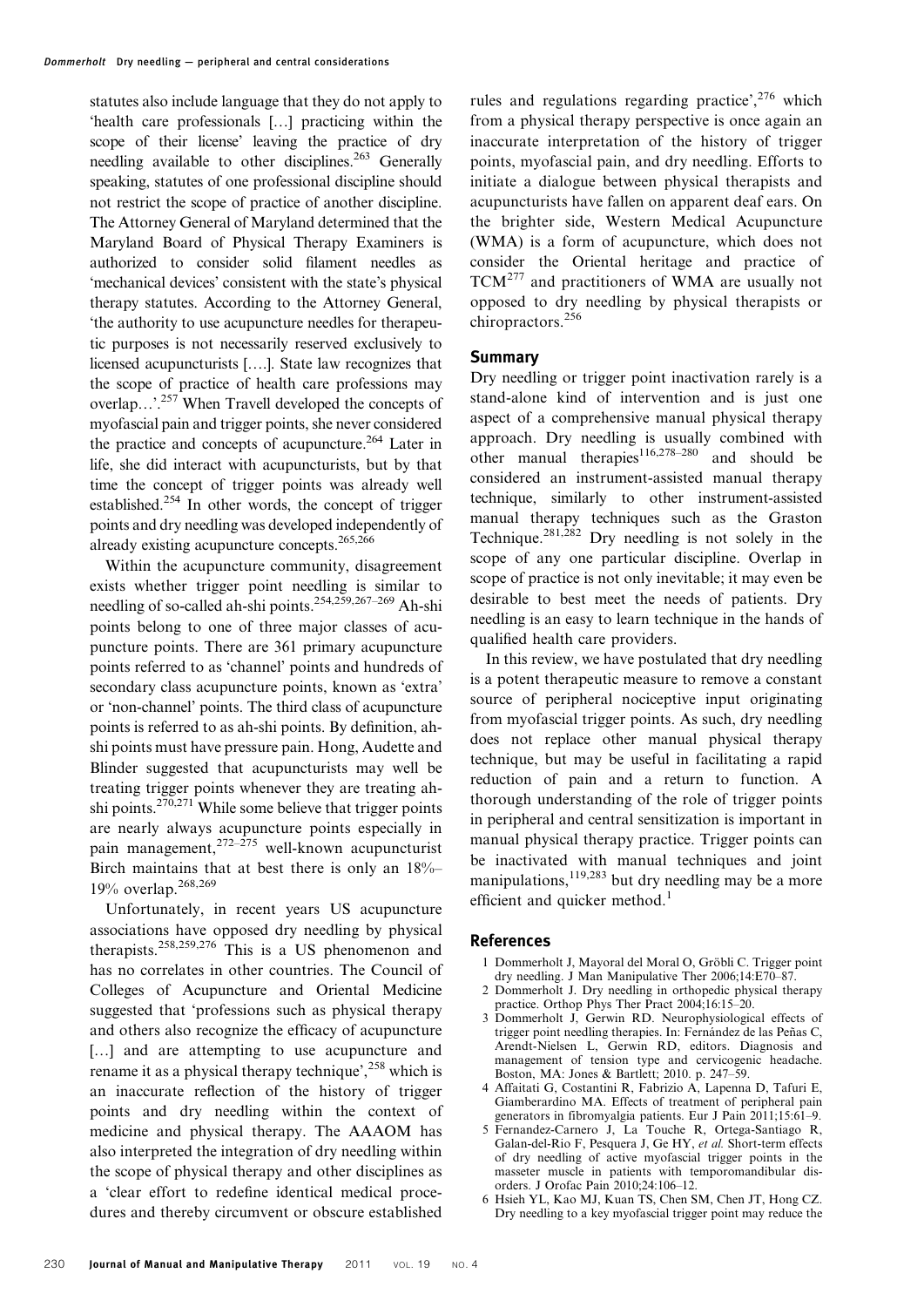irritability of satellite MTrPs. Am J Phys Med Rehabil 2007;86:397–403.

- 7 Lewit K. The needle effect in the relief of myofascial pain. Pain 1979;6:83–90.
- 8 Lucas KR, Polus BI, Rich PS. Latent myofascial trigger points: their effects on muscle activation and movement efficiency. J Bodyw Mov Ther 2004;8:160–6.
- 9 Lucas KR, Rich PA, Polus BI. Muscle activation patterns in the scapular positioning muscles during loaded scapular plane elevation: the effects of latent myofascial trigger points. Clin Biomech 2010;25:765–70.
- 10 Shah J, Phillips T, Danoff JV, Gerber LH. A novel microanalytical technique for assaying soft tissue demonstrates significant quantitative biomechanical differences in 3 clinically distinct groups: normal, latent and active. Arch Phys Med Rehabil 2003;84:A4.
- 11 Shah JP, Danoff JV, Desai MJ, Parikh S, Nakamura LY, Phillips TM, et al. Biochemicals associated with pain and inflammation are elevated in sites near to and remote from active myofascial trigger points. Arch Phys Med Rehabil 2008;89:16–23.
- 12 Mandel LM, Berlin SJ. Myofascial pain syndromes and their effect on the lower extremities. J Foot Surg 1982;21:74–9.
- 13 Mense S, Skeppar RF. Discharge behavior of feline gammamotoneurons following induction of an artificial myositis. Pain 1991;46:201–10.
- 14 Simons DG, Mense S. Understanding and measurement of muscle tone as related to clinical muscle pain. Pain 1998;75:1– 17.
- 15 Burke D. Critical examination of the case for or against fusimotor involvement in disorders of muscle tone. Adv Neurol 1983;39:133–50.
- 16 Kniffki KD, Schomburg ED, Steffens H. Synaptic effects from chemically activated fine muscle afferents upon alpha-motoneurones in decerebrate and spinal cats. Brain Res 1981;206:361–70.
- 17 Le Pera D, Graven-Nielsen T, Valeriani M, Oliviero A, Di Lazzaro V, Tonali PA, et al. Inhibition of motor system excitability at cortical and spinal level by tonic muscle pain. Clin Neurophysiol 2001;112:1633–41.
- 18 Masri R, Ro JY, Capra N. The effect of experimental muscle pain on the amplitude and velocity sensitivity of jaw closing muscle spindle afferents. Brain Res 2005;1050:138–47.
- 19 Birznieks I, Burton AR, Macefield VG. The effects of experimental muscle and skin pain on the static stretch sensitivity of human muscle spindles in relaxed leg muscles. J Physiol 2008;586:2713–23.
- 20 Partanen JV, Ojala TA, Arokoski JP. Myofascial syndrome and pain: a neurophysiological approach. Pathophysiology 2010;17:19–28.
- 21 Mense S, Masi AT. Increased muscle tone as a cause of muscle pain. In: Mense S, Gerwin RD, editors. Muscle pain: understanding the mechanisms. Heidelberg: Springer; 2011. p. 207– 49.
- 22 Hodges P. Pain and motor control: From the laboratory to rehabilitation. J Electrom Kinesiol 2011;21:220–8.
- 23 Lund JP, Donga R, Widmer CG, Stohler CS. The painadaptation model: a discussion of the relationship between chronic musculoskeletal pain and motor activity. Can J Physiol Pharmacol 1991;69:683–94.
- 24 Martin PG, Weerakkody N, Gandevia SC, Taylor JL. Group III and IV muscle afferents differentially affect the motor cortex and motoneurones in humans. J Physiol 2008;586:1277– 89.
- 25 Farina D, Arendt-Nielsen L, Graven-Nielsen T. Spiketriggered average torque and muscle fiber conduction velocity of low-threshold motor units following submaximal endurance contractions. J Appl Physiol 2005;98:1495–502.
- 26 Farina D, Arendt-Nielsen L, Merletti R, Graven-Nielsen T. Effect of experimental muscle pain on motor unit firing rate and conduction velocity. J Neurophysiol 2004;91:1250–9.
- 27 Tucker K, Butler J, Graven-Nielsen T, Riek S, Hodges P. Motor unit recruitment strategies are altered during deeptissue pain. J Neurosci 2009;29:10820–6.
- 28 Tucker KJ, Hodges PW. Motoneurone recruitment is altered with pain induced in non-muscular tissue. Pain 2009;141:151– 5.
- 29 Sohn MK, Graven-Nielsen T, Arendt-Nielsen L, Svensson P. Inhibition of motor unit firing during experimental muscle pain in humans. Muscle Nerve 2000;23:1219–26.
- 30 Dommerholt J, Huijbregts PA. Myofascial trigger points: pathophysiology and evidence-informed diagnosis and management. Boston, MA: Jones & Bartlett; 2011.
- 31 Gunn CC. The Gunn approach to the treatment of chronic pain. 2nd ed. New York: Churchill Livingstone; 1997.
- 32 Ma YT, Ma M, Cho ZH. Biomedical acupuncture for pain management; an integrative approach. St Louis, MO: Elsevier; 2005.
- 33 Ma YT. Biomedical acupuncture for sports and trauma rehabilitation: dry needling techniques. St Louis, MO: Churchill Livingstone; 2011.
- 34 Gunn CC, Milbrandt WE, Little AS, Mason KE. Dry needling of muscle motor points for chronic low-back pain: a randomized clinical trial with long-term follow-up. Spine 1980; 5:279–91.
- 35 Ga H, Koh HJ, Choi JH, Kim CH. Intramuscular and nerve root stimulation vs lidocaine injection to trigger points in myofascial pain syndrome. J Rehabil Med 2007;39:374–8.
- 36 Srbely JZ, Dickey JP, Lee D, Lowerison M. Dry needle stimulation of myofascial trigger points evokes segmental antinociceptive effects. J Rehabil Med 2010;42:463–8.
- 37 Tsai CT, Hsieh LF, Kuan TS, Kao MJ, Chou LW, Hong CZ. Remote effects of dry needling on the irritability of the myofascial trigger point in the upper trapezius muscle. Am J Phys Med Rehabil 2010;89:133–40.
- 38 Baldry P. Superficial versus deep dry needling. Acupunct Med 2002;20:78–81.
- 39 Kuan TS, Hsieh YL, Chen SM, Chen JT, Yen WC, Hong CZ. The myofascial trigger point region: correlation between the degree of irritability and the prevalence of endplate noise. Am J Phys Med Rehabil 2007;86:183–9.
- 40 Simons DG, Travell JG, Simons LS. Travell and Simons' myofascial pain and dysfunction; the trigger point manual. 2nd ed. Baltimore, MD: Williams & Wilkins; 1999.
- 41 Travell JG, Simons DG. Myofascial pain and dysfunction: the trigger point manual. Baltimore, MD: Williams & Wilkins; 1992.
- 42 Gerwin RD, Shannon S, Hong CZ, Hubbard D, Gevirtz R. Interrater reliability in myofascial trigger point examination. Pain 1997:69:65-73.
- 43 Al-Shenqiti AM, Oldham JA. Test–retest reliability of myofascial trigger point detection in patients with rotator cuff tendonitis. Clin Rehabil 2005;19:482–7.
- 44 Bron C, Franssen J, Wensing M, Oostendorp RA. Interrater reliability of palpation of myofascial trigger points in three shoulder muscles. J Man Manipulative Ther 2007;15:203–15.
- 45 Hsieh CY, Hong CZ, Adams AH, Platt KJ, Danielson CD, Hoehler FK, et al. Interexaminer reliability of the palpation of trigger points in the trunk and lower limb muscles. Arch Phys Med Rehabil 2000;81:258–64.
- 46 Licht G, Müller-Ehrenberg H, Mathis J, Berg G, Greitemann G. Untersuchung myofaszialer Triggerpunkte ist zuverlässig. Manuelle Medizin 2007;45:402–8.
- 47 McEvoy J, Huijbregts PA. Reliability of myofascial trigger point palpation: a systematic review. In: Dommerholt J, Huijbregts PA, editors. Myofascial trigger points: pathophysiology and evidence-informed diagnosis and management. Boston, MA: Jones & Bartlett; 2011. P.65–88.
- 48 Myburgh C, Lauridsen HH, Larsen AH, Hartvigsen J. Standardized manual palpation of myofascial trigger points in relation to neck/shoulder pain; the influence of clinical experience on inter-examiner reproducibility. Man Ther 2011;16:136–40.
- 49 Sciotti VM, Mittak VL, DiMarco L, Ford LM, Plezbert J, Santipadri E, et al. Clinical precision of myofascial trigger point location in the trapezius muscle. Pain 2001;93:259–66.
- 50 Chen Q, Basford J, An KN. Ability of magnetic resonance elastography to assess taut bands. Clin Biomech 2008;23:623– 9.
- 51 Chen Q, Bensamoun S, Basford JR, Thompson JM, An KN. Identification and quantification of myofascial taut bands with magnetic resonance elastography. Arch Phys Med Rehabil 2007;88:1658–61.
- 52 Sikdar S, Shah JP, Gilliams E, Gebreab T, Gerber LH. Assessment of myofascial trigger points (MTrPs): a new application of ultrasound imaging and vibration sonoelastography. Proceeding of the 30th Annual International IEEE EMBS Conference; 2008 Aug 20–24; Vancouver, BC, Canada. Piscataway, NJ: IEEE; 2008. p. 5585–8.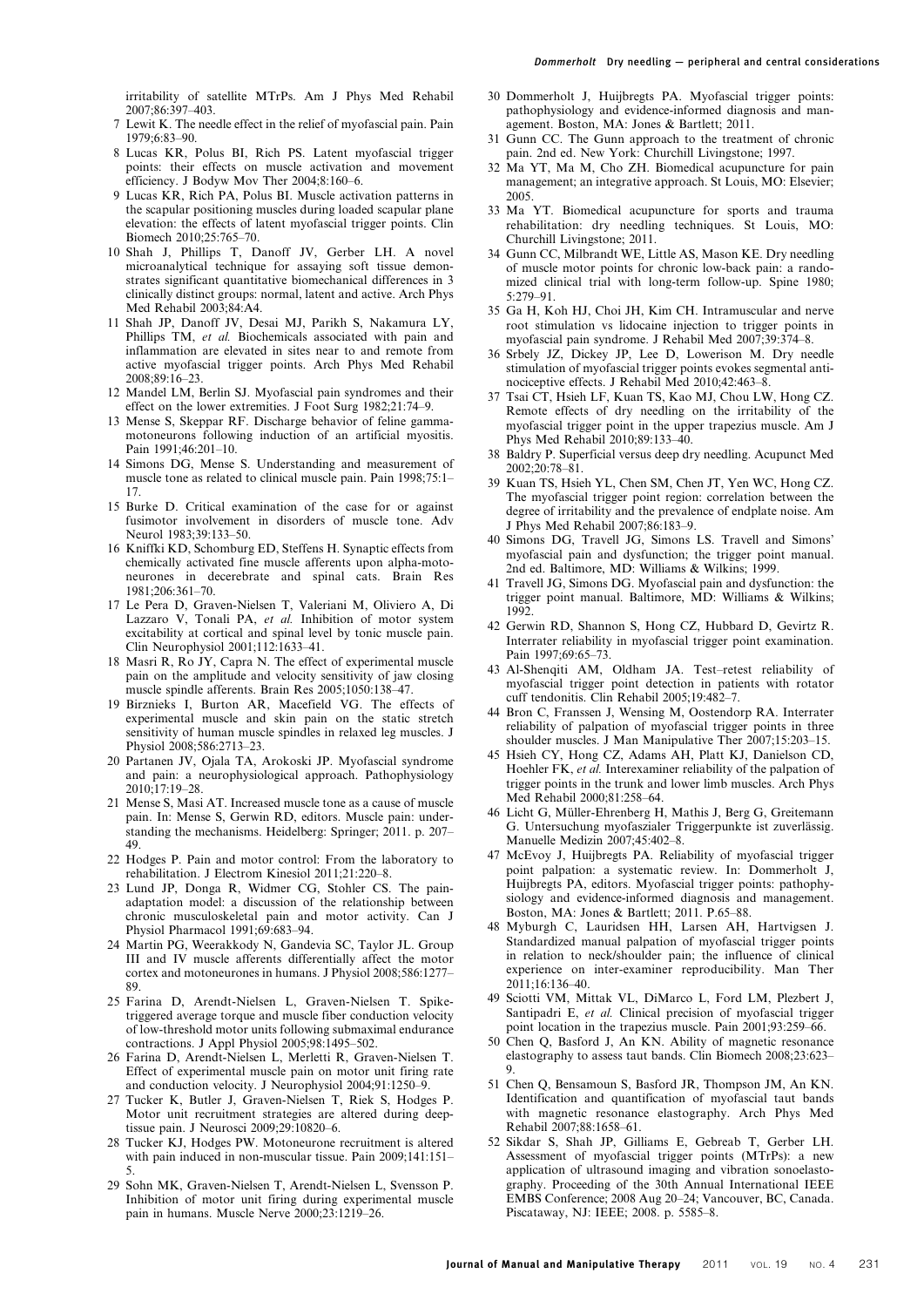- 53 Hong CZ, Yu J. Spontaneous electrical activity of rabbit trigger spot after transection of spinal cord and peripheral nerve. J Musculoskelet Pain 1998;6:45–58.
- 54 Hubbard DR, Berkoff GM. Myofascial trigger points show spontaneous needle EMG activity. Spine 1993;18:1803-7.
- 55 Simons DG, Hong CZ, Simons LS. Endplate potentials are common to midfiber myofascial trigger points. Am J Phys Med Rehabil 2002;81:212–22.
- 56 Mense S. Muscle pain: mechanisms and clinical significance. Dtsch Arztebl Int 2008;105:214–9.
- 57 Mense S. How do muscle lesions such as latent and active trigger points influence central nociceptive neurons? J Musculokelet Pain 2010;18:348–53.
- 58 Vecchiet L, Giamberardino MA, Dragani L. Latent myofascial trigger points: changes in muscular and subcutaneous pain thresholds at trigger point and target level. J Manual Med  $1990.5:151-4$
- 59 Vecchiet L, Pizzigallo E, Iezzi S, Affaitati G, Vecchiet J, Giamberardino MA. Differentiation of sensitivity in different tissues and its clinical significance. J Musculoskeletal Pain 1998;6:33–45.
- 60 Ge HY, Arendt-Nielsen L. Latent myofascial trigger points. Curr Pain Headache Rep 2011;to be published.
- 61 Ge HY, Serrao M, Andersen OK, Graven-Nielsen T, Arendt-Nielsen L. Increased H-reflex response induced by intramuscular electrical stimulation of latent myofascial trigger points. Acupunct Med 2009;27:150–4.
- 62 Ge HY, Zhang Y, Boudreau S, Yue SW, Arendt-Nielsen L. Induction of muscle cramps by nociceptive stimulation of latent myofascial trigger points. Exp Brain Res 2008;187:623– 9.
- 63 Li LT, Ge HY, Yue SW, Arendt-Nielsen L. Nociceptive and non-nociceptive hypersensitivity at latent myofascial trigger points. Clin J Pain 2009;25:132–7.
- 64 Wang YH, Ding XL, Zhang Y, Chen J, Ge HY, Arendt-Nielsen L, et al. Ischemic compression block attenuates mechanical hyperalgesia evoked from latent myofascial trigger points. Exp Brain Res 2010;202:265–70.
- 65 Xu YM, Ge HY, Arendt-Nielsen L. Sustained nociceptive mechanical stimulation of latent myofascial trigger point induces central sensitization in healthy subjects. J Pain 2010;11:1348–55.
- 66 Zhang Y, Ge HY, Yue SW, Kimura Y, Arendt-Nielsen L. Attenuated skin blood flow response to nociceptive stimulation of latent myofascial trigger points. Arch Phys Med Rehabil 2009;90:325–32.
- 67 Gerwin RD. Myofascial pain syndrome: unresolved issues and future directions. In: Dommerholt J, Huijbregts PA, editors. Myofascial trigger points: pathophysiology and evidenceinformed diagnosis and management. Boston, MA: Jones & Bartlett; 2011. p. 263–83.
- 68 Gerwin RD, Dommerholt J, Shah JP. An expansion of Simons' integrated hypothesis of trigger point formation. Current Pain Headache Reports 2004;8:468–75.
- 69 Simons DG. New views of myofascial trigger points: etiology and diagnosis. Arch Phys Med Rehabil 2008;89:157–9.
- 70 McPartland JM, Simons DG. Myofascial trigger points: translating molecular theory into manual therapy. J Man Manipulative Ther 2006;14:232–9.
- 71 Bukharaeva EA, Salakhutdinov RI, Vyskocil F, Nikolsky EE. Spontaneous quantal and non-quantal release of acetylcholine at mouse endplate during onset of hypoxia. Physiol Res 2005;54:251–5.
- 72 Chang CW, Chen YR, Chang KF. Evidence of neuroaxonal degeneration in myofascial pain syndrome: a study of neuromuscular jitter by axonal microstimulation. Eur J Pain 2008;12:1026–30.
- 73 Chen JT, Chen SM, Kuan TS, Chung KC, Hong CZ. Phentolamine effect on the spontaneous electrical activity of active loci in a myofascial trigger spot of rabbit skeletal muscle. Arch Phys Med Rehabil 1998;79:790–4.
- 74 Chen JT, Chung KC, Hou CR, Kuan TS, Chen SM, Hong CZ. Inhibitory effect of dry needling on the spontaneous electrical activity recorded from myofascial trigger spots of rabbit skeletal muscle. Am J Phys Med Rehabil 2001;80:729– 35.
- 75 Couppe´ C, Midttun A, Hilden J, Jørgensen U, Oxholm P, Fuglsang-Frederiksen A. Spontaneous needle electromyographic activity in myofascial trigger points in the infraspinatus muscle: a blinded assessment. J Musculoskeletal Pain 2001;9:7– 17.
- 76 Macgregor J, Graf von Schweinitz D. Needle electromyographic activity of myofascial trigger points and control sites in equine cleidobrachialis muscle — an observational study. Acupunct Med 2006;24:61–70.
- 77 Qerama E, Fuglsang-Frederiksen A, Kasch H, Bach FW, Jensen TS. Evoked pain in the motor endplate region of the brachial biceps muscle: an experimental study. Muscle Nerve 2004;29:393–400.
- 78 Simons DG. Do endplate noise and spikes arise from normal motor endplates? Am J Phys Med Rehabil 2001;80:134–40.
- 79 Simons DG. Review of enigmatic MTrPs as a common cause of enigmatic musculoskeletal pain and dysfunction. J Electromyogr Kinesiol 2004;14:95–107.
- 80 Kuan TS, Chen JT, Chen SM, Chien CH, Hong CZ. Effect of botulinum toxin on endplate noise in myofascial trigger spots of rabbit skeletal muscle. Am J Phys Med Rehabil 2002;81:512–20.
- 81 Cheshire WP, Abashian SW, Mann JD. Botulinum toxin in the treatment of myofascial pain syndrome. Pain 1994;59:65– 9.
- 82 de Andrés J, Cerda-Olmedo G, Valía JC, Monsalve V, Lopez-Alarcón MD, Minguez A. Use of botulinum toxin in the treatment of chronic myofascial pain. Clin J Pain 2003;19:269– 75.
- 83 Gobel H, Heinze A, Reichel G, Hefter H, Benecke R. Efficacy and safety of a single botulinum type A toxin complex treatment (Dysport) for the relief of upper back myofascial pain syndrome: results from a randomized double-blind placebo-controlled multicentre study. Pain 2006;125:82–8.
- 84 Graboski CL, Shaun Gray D, Burnham RS. Botulinum toxin A versus bupivacaine trigger point injections for the treatment of myofascial pain syndrome: a randomised double blind crossover study. Pain 2005;118:170–5.
- 85 Kamanli A, Kaya A, Ardicoglu O, Ozgocmen S, Zengin FO, Bayik Y. Comparison of lidocaine injection, botulinum toxin injection, and dry needling to trigger points in myofascial pain syndrome. Rheumatol Int 2005;25:604–11.
- 86 Kern U, Martin C, Scheicher S, Muller H. Botulinum-Toxin-A in der Behandlung von Phantomschmerzen. Eine Pilotstudie. Schmerz 2003;17:117–24.
- 87 Reilich P, Fheodoroff K, Kern U, Mense S, Seddigh S, Wissel J, et al. Consensus statement: botulinum toxin in myofascial pain. J Neurol 2004;251:I36–8.
- 88 Bodine-Fowler S, Garfinkel A, Roy RR, Edgerton VR. Spatial distribution of muscle fibers within the territory of a motor unit. Muscle Nerve 1990;13:1133–45.
- 89 Edström L, Kugelberg E. Histochemical composition, distribution of fibres and fatiguability of single motor units. Anterior tibial muscle of the rat. J Neurol Neurosurg Psychiatry 1968;31:424–33.
- 90 Monti RJ, Roy RR, Edgerton VR. Role of motor unit structure in defining function. Muscle Nerve 2001;24:848–66.
- 91 Kuan LC, Li YT, Chen FM, Tseng CJ, Wu SF, Kuo TC. Efficacy of treating abdominal wall pain by local injection. Taiwan J Obstet Gynecol 2006;45:239–43.
- 92 Chang CW, Chang KY, Chen YR, Kuo PL. Electrophysiologic evidence of spinal accessory neuropathy in patients with cervical myofascial pain syndrome. Arch Phys Med Rehabil 2011;92:935–40.
- 93 Kuan TS, Lin TS, Chen JT, Chen SM, Hong CZ. No increased neuromuscular jitter at rabbit skeletal muscle trigger spot spontaneous electrical activity sites. J Musculoskeletal Pain 2000;8:69–82.
- 94 Hoyle JA, Marras WS, Sheedy JE, Hart DE. Effects of postural and visual stressors on myofascial trigger point development and motor unit rotation during computer work. J Electromyogr Kinesiol 2011;21:41–8.
- 95 Treaster D, Marras WS, Burr D, Sheedy JE, Hart D. Myofascial trigger point development from visual and postural stressors during computer work. J Electromyogr Kinesiol 2006;16:115–24.
- 96 Chaitow L. Breathing pattern disorders, motor control, and low back pain. J Osteop Med 2004;7:33–40.
- 97 Jammes Y, Zattara-Hartmann M, Badier M. Functional consequences of acute and chronic hypoxia on respiratory and skeletal muscles in mammals. Comp Biochem Physiol 1997;118:15–22.
- 98 FitzGerald MP, Anderson RU, Potts J, Payne CK, Peters KM, Clemens JO, et al. Randomized multicenter feasibility trial of myofascial physical therapy for the treatment of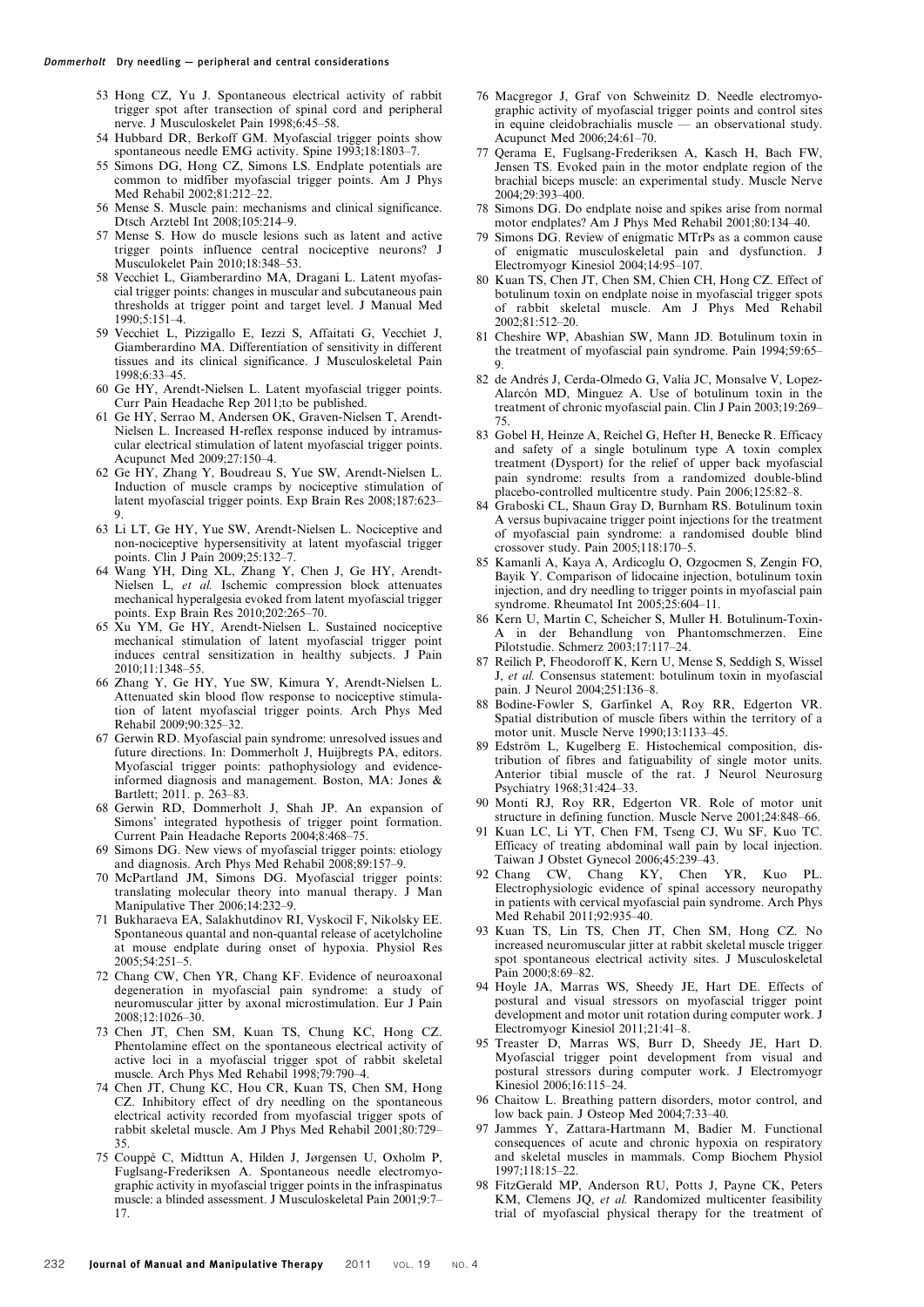urological chronic pelvic pain syndromes. J Urol 2009;182:570–80.

- 99 Giamberardino MA, Affaitati G, Iezzi S, Vecchiet L. Referred muscle pain and hyperalgesia from viscera. J Musculoskeletal Pain 1999;7:61–9.
- 100 Jarrell JF, Vilos GA, Allaire C, Burgess S, Fortin C, Gerwin R, et al. Consensus guidelines for the management of chronic pelvic pain. J Obstet Gynaecol Can 2005;27:781–826.
- 101 Vecchiet L, Vecchiet J, Giamberardino MA. Referred muscle pain: clinical and pathophysiologic aspects. Curr Rev Pain 1999;3:489–98.
- 102 Falla D, Farina D. Neuromuscular adaptation in experimental and clinical neck pain. J Electromyogr Kinesiol 2008;18:255– 61.
- 103 Falla D, Farina D. Neural and muscular factors associated with motor impairment in neck pain. Curr Rheumatol Rep 2007;9:497–502.
- 104 Henriksen M, Aaboe J, Simonsen EB, Alkjaer T, Bliddal H. Experimentally reduced hip abductor function during walking: implications for knee joint loads. J Biomech 2009;42:1236–40.
- 105 Henriksen M, Alkjaer T, Lund H, Simonsen EB, Graven-Nielsen T, Danneskiold-Samsoe B, et al. Experimental quadriceps muscle pain impairs knee joint control during walking. J Appl Physiol 2007;103:132–9.
- 106 Henriksen M, Alkjaer T, Simonsen EB, Bliddal H. Experimental muscle pain during a forward lunge — the effects on knee joint dynamics and electromyographic activity. Br J Sports Med 2009;43:503–7.
- 107 Bajaj P, Graven-Nielsen T, Arendt-Nielsen L. Osteoarthritis and its association with muscle hyperalgesia: an experimental controlled study. Pain 2001;93:107–14.
- 108 Bajaj P, Bajaj P, Graven-Nielsen T, Arendt-Nielsen L. Trigger points in patients with lower limb osteoarthritis. J Musculoskeletal Pain 2001;9:17–33.
- 109 Itoh K, Hirota S, Katsumi Y, Ochi H, Kitakoji H. Trigger point acupuncture for treatment of knee osteoarthritis–a preliminary RCT for a pragmatic trial. Acupunct Med 2008;26:17–26.
- 110 Hodges PW, Tucker K. Moving differently in pain: a new theory to explain the adaptation to pain. Pain 2011;152:S90–8.
- 111 Otten E. Concepts and models of functional architecture in skeletal muscle. Exerc Sport Sci Rev 1988;16:89–137.
- 112 Fernandez-Carnero J, Ge HY, Kimura Y, Fernandez-de-Las-Penas C, Arendt-Nielsen L. Increased spontaneous electrical activity at a latent myofascial trigger point after nociceptive stimulation of another latent trigger point. Clin J Pain 2010;26:138–43.
- 113 Carlson CR, Okeson JP, Falace DA, Nitz AJ, Lindroth JE. Reduction of pain and EMG activity in the masseter region by trapezius trigger point injection. Pain 1993;55:397–400.
- 114 Bretischwerdt C, Rivas-Cano L, Palomeque-del-Cerro L, Fernandez-de-las-Penas C, Alburquerque-Sendin F. Immediate effects of hamstring muscle stretching on pressure pain sensitivity and active mouth opening in healthy subjects. J Manipulative Physiol Ther 2010;33:42–7.
- 115 Srbely JZ, Dickey JP, Lowerison M, Edwards AM, Nolet PS, Wong LL. Stimulation of myofascial trigger points with ultrasound induces segmental antinociceptive effects: a randomized controlled study. Pain 2008;139:260–6.
- 116 Gerwin RD, Dommerholt J. Treatment of myofascial pain syndromes. In: Boswell MV, Cole BE, editors. Weiner's pain management; a practical guide for clinicians. Boca Raton, FL: CRC Press; 2006. p. 477–92.
- 117 Majlesi J, Unalan H. High-power pain threshold ultrasound technique in the treatment of active myofascial trigger points: a randomized, double-blind, case-control study. Arch Phys Med Rehabil 2004;85:833–6.
- 118 Fernández de las Peñas C, Cuadrado ML, Pareja JA. Myofascial trigger points, neck mobility, and forward head posture in episodic tension-type headache. Headache 2007; 47:662–72.
- 119 Grieve R, Clark J, Pearson E, Bullock S, Boyer C, Jarrett A. The immediate effect of soleus trigger point pressure release on restricted ankle joint dorsiflexion: a pilot randomised controlled trial. J Bodyw Mov Ther 2011;15:42–9.
- 120 Chaitow L, DeLany J. Neuromuscular techniques in orthopedics. Tech Orthop 2003;18:74–86.
- 121 Anderson RU, Wise D, Sawyer T, Chan CA. Sexual dysfunction in men with chronic prostatitis/chronic pelvic pain syndrome: improvement after trigger point release and paradoxical relaxation training. J Urol 2006;176:1534–8.
- 122 Anderson RU, Wise D, Sawyer T, Glowe P, Orenberg EK. 6 day intensive treatment protocol for refractory chronic prostatitis/chronic pelvic pain syndrome using myofascial release and paradoxical relaxation training. J Urol 2011;185:1294–9.
- 123 Bogduk N. Evidence-informed management of chronic low back pain with facet injections and radiofrequency neurotomy. Spine J 2008;8:56–64.
- 124 Cooper G, Bailey B, Bogduk N. Cervical zygapophysial joint pain maps. Pain Med 2007;8:344–53.
- 125 Frost HM. The frozen shoulder syndrome plus other evidence and the Utah Paradigm suggest the syndrome's pathogenesis and new targets for collagenous tissue research. Musculoskelet Neuronal Interact 2000;1:113–9.
- 126 Schofferman J, Bogduk N, Slosar P. Chronic whiplash and whiplash-associated disorders: an evidence-based approach. J Am Acad Orthop Surg 2007;15:596–606.
- 127 Balla J, Karnaghan J. Whiplash headache. Clin Exp Neurol 1987;23:179–82.
- 128 Bener A, Rahman YS, Mitra B. Incidence and severity of head and neck injuries in victims of road traffic crashes: in an economically developed country. Int Emerg Nurs 2009;17:52– 9.
- 129 Quinlan KP, Annest JL, Myers B, Ryan G, Hill H. Neck strains and sprains among motor vehicle occupants — United States, 2000. Accid Anal Prev 2004;36:21–7.
- 130 Nadler SF. Myofascial pain after whiplash injury. In: Malanga GA, Nadler SF, editors. Whiplash. Philadephia, PA: Hanley & Belfus; 2002. p. 219–39.
- 131 Dommerholt J, Bron C, Franssen JL. Myofascial trigger points; an evidence-informed review. J Manual Manipulative Ther 2006;14:203–21.
- 132 International Association for the Study of Pain. Classification of chronic pain: descriptions of chronic pain syndromes and definitions of pain terms. Pain 1986;3:S1–225.
- 133 Fields HL, Basbaum AI. Central nervous system mechanisms of pain modulation. In: Melzack R, Wall PD, editors. Textbook of pain. 4th ed. Edinburgh: Churchill Livingstone; 1999. p. 309–29.
- 134 Fleckenstein J, Zaps D, Rüger LJ, Lehmeyer L, Freiberg F, Lang PM, et al. Discrepancy between prevalence and perceived effectiveness of treatment methods in myofascial pain syndrome: results of a cross-sectional, nationwide survey. BMC Musculoskeletal Dis 2010;11:32.
- 135 Harden RN, Bruehl SP, Gass S, Niemiec C, Barbick B. Signs and symptoms of the myofascial pain syndrome: a national survey of pain management providers. Clin J Pain 2000;16:64– 72.
- 136 Fernandez-Lao C, Cantarero-Villanueva I, Fernandez-de-Las-Penas C, Del-Moral-Avila R, Arendt-Nielsen L, Arroyo-Morales M. Myofascial trigger points in neck and shoulder muscles and widespread pressure pain hypersensitivtiy in patients with postmastectomy pain: evidence of peripheral and central sensitization. Clin J Pain 2010;26:798–806.
- 137 Ge HY, Nie H, Madeleine P, Danneskiold-Samsoe B, Graven-Nielsen T, Arendt-Nielsen L. Contribution of the local and referred pain from active myofascial trigger points in fibromyalgia syndrome. Pain 2009;147:233–40.
- 138 Ge HY, Wang Y, Fernandez-de-Las-Penas C, Graven-Nielsen T, Danneskiold-Samsoe B, Arendt-Nielsen L. Reproduction of overall spontaneous pain pattern by manual stimulation of active myofascial trigger points in fibromyalgia patients. Arthritis Res Ther 2011;13:R48.
- 139 Fernández de las Peñas C, Cuadrado M, Arendt-Nielsen L, Simons D, Pareja J. Myofascial trigger points and sensitization: an updated pain model for tension-type headache. Cephalalgia 2007;27:383–93.
- 140 Wall PD, Woolf CJ. Muscle but not cutaneous C-afferent input produces prolonged increases in the excitability of the flexion reflex in the rat. J Physiol 1984;356:443–58.
- 141 Sessle BJ, Hu JW, Cairns BE. Brainstem mechanisms underlying temporomandibular joint and masticatory muscle pain. J Musculoskeletal Pain 1999;7:161–9.
- 142 Sessle BJ, Hu JW, Amano N, Zhong G. Convergence of cutaneous, tooth pulp, visceral, neck and muscle afferents onto nociceptive and non-nociceptive neurones in trigeminal subnucleus caudalis (medullary dorsal horn) and its implication for referred pain. Pain 1986;27:219–35.
- 143 Brückle W, Sückfull M, Fleckenstein W, Weiss C, Müller W. Gewebe-pO<sub>2</sub>-Messung in der verspannten Rückenmuskulatur (m. erector spinae). Z Rheumatol 1990;49:208–16.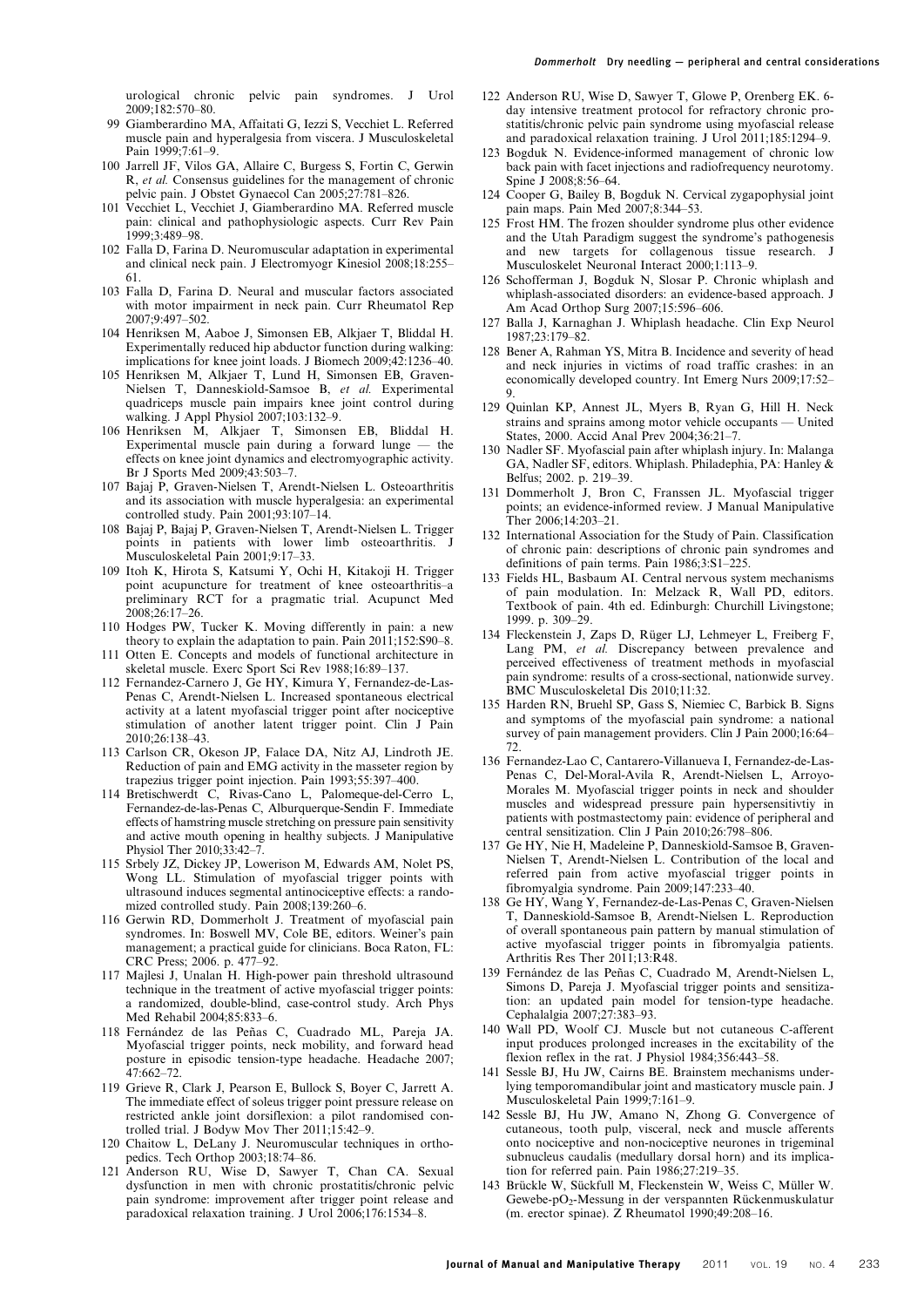- 144 Sikdar S, Ortiz R, Gebreab T, Gerber LH, Shah JP. Understanding the vascular environment of myofascial trigger points using ultrasonic imaging and computational modeling. Conf Proc IEEE Eng Med Biol Soc 2010;1:5302–5.
- 145 Chen BM, Grinnell AD. Kinetics,  $Ca^{2+}$  dependence, and biophysical properties of integrin-mediated mechanical modulation of transmitter release from frog motor nerve terminals. J Neurosci 1997;17:904–16.
- 146 Grinnell AD, Chen BM, Kashani A, Lin J, Suzuki K, Kidokoro Y. The role of integrins in the modulation of neurotransmitter release from motor nerve terminals by stretch and hypertonicity. J Neurocytol 2003;32:489–503.
- 147 Shah JP, Phillips TM, Danoff JV, Gerber LH. An in-vivo microanalytical technique for measuring the local biochemical milieu of human skeletal muscle. J Appl Physiol 2005;99:1977– 84.
- 148 Sahlin K, Harris RC, Nylind B, Hultman E. Lactate content and pH in muscle obtained after dynamic exercise. Pflugers Arch: Eur J Physiol 1976;367:143–9.
- 149 Gautam M, Benson CJ, Sluka KA. Increased response of muscle sensory neurons to decreases in pH after muscle inflammation. Neuroscience 2010;170:893–900.
- 150 Sluka KA, Kalra A, Moore SA. Unilateral intramuscular injections of acidic saline produce a bilateral, long-lasting hyperalgesia. Muscle Nerve 2001;24:37–46.
- 151 Sluka KA, Price MP, Breese NM, Stucky CL, Wemmie JA, Welsh MJ. Chronic hyperalgesia induced by repeated acid injections in muscle is abolished by the loss of ASIC3, but not ASIC1. Pain 2003;106:229–39.
- 152 Sluka KA, Rohlwing JJ, Bussey RA, Eikenberry SA, Wilken JM. Chronic muscle pain induced by repeated acid Injection is reversed by spinally administered mu- and delta-, but not kappa-, opioid receptor agonists. J Pharmacol Exp Ther 2002;302:1146–50.
- 153 Deval E, Gasull X, Noel J, Salinas M, Baron A, Diochot S, et al. Acid-sensing ion channels (ASICs): pharmacology and implication in pain. Pharmacol Ther 2010;128:549–58.
- 154 Walder RY, Rasmussen LA, Rainier JD, Light AR, Wemmie JA, Sluka KA. ASIC1 and ASIC3 play different roles in the development of Hyperalgesia after inflammatory muscle injury. J Pain 2010;11:210–8.
- 155 da Silva LF, Desantana JM, Sluka KA. Activation of NMDA receptors in the brainstem, rostral ventromedial medulla, and nucleus reticularis gigantocellularis mediates mechanical hyperalgesia produced by repeated intramuscular injections of acidic saline in rats. J Pain 2010;11:378–87.
- 156 Reinohl J, Hoheisel U, Unger T, Mense S. Adenosine triphosphate as a stimulant for nociceptive and non-nociceptive muscle group IV receptors in the rat. Neurosci Lett 2003;338:25–8.
- 157 Birdsong WT, Fierro L, Williams FG, Spelta V, Naves LA, Knowles M, et al. Sensing muscle ischemia: coincident detection of acid and ATP via interplay of two ion channels. Neuron 2010;68:739–49.
- 158 Jensen K, Tuxen C, Pedersen-Bjergaard U, Jansen I, Edvinsson L, Olesen J. Pain and tenderness in human temporal muscle induced by bradykinin and 5-hydroxytryptamine. Peptides 1990;11:1127–32.
- 159 Babenko V, Graven-Nielsen T, Svensson P, Drewes AM, Jensen TS, Arendt-Nielsen L. Experimental human muscle pain induced by intramuscular injections of bradykinin, serotonin, and substance P. Eur J Pain 1999;3:93–102.
- 160 Marchettini P, Simone DA, Caputi G, Ochoa JL. Pain from excitation of identified muscle nociceptors in humans. Brain Res 1996;740:109–16.
- 161 Simone DA, Marchettini P, Caputi G, Ochoa JL. Identification of muscle afferents subserving sensation of deep pain in humans. J Neurophysiol 1994;72:883–9.
- 162 Curatolo M, Arendt-Nielsen L, Petersen-Felix S. Central hypersensitivity in chronic pain: mechanisms and clinical implications. Phys Med Rehabil Clin N Am 2006;17:287–302.
- 163 Bajaj P, Madsen H, Arendt-Nielsen L. Endometriosis is associated with central sensitization: a psychophysical controlled study. J Pain 2003;4:372–80.
- 164 O'Neill S, Manniche C, Graven-Nielsen T, Arendt-Nielsen L. Generalized deep-tissue hyperalgesia in patients with chronic low-back pain. Eur J Pain 2007;11:415–20.
- 165 Rossel P, Drewes AM, Petersen P, Nielsen J, Arendt-Nielsen L. Pain produced by electric stimulation of the rectum in patients with irritable bowel syndrome: further evidence of visceral hyperalgesia. Scand J Gastroenterol 1999;34:1001–6.
- 166 Wilder-Smith OH, Tassonyi E, Senly C, Otten P, Arendt-Nielsen L. Surgical pain is followed not only by spinal sensitization but also by supraspinal antinociception. Br J Anaesth 1996;76:816–21.
- 167 Banic B, Petersen-Felix S, Andersen OK, Radanov BP, Villiger PM, Arendt-Nielsen L, et al. Evidence for spinal cord hypersensitivity in chronic pain after whiplash injury and in fibromyalgia. Pain 2004;107:7–15.
- 168 Curatolo M, Arendt-Nielsen L, Petersen-Felix S. Evidence, mechanisms, and clinical implications of central hypersensitivity in chronic pain after whiplash injury. Clin J Pain 2004;20:469–76.
- 169 Gwilym SE, Oag HC, Tracey I, Carr AJ. Evidence that central sensitisation is present in patients with shoulder impingement syndrome and influences the outcome after surgery. J Bone Joint Surgery (Br) 2011;93:498–502.
- 170 Clauw DJ. Fibromyalgia: a label for chronic widespread pain. Medscape 2008. Available from: http://www.Medscape.com. [accessed September 29, 2011].
- 171 Yunus MB. Central sensitivity syndromes: a new paradigm and group nosology for fibromyalgia and overlapping conditions, and the related issue of disease versus illness. Semin Arthritis Rheum 2008;37:339–52.
- 172 Freeman MD, Nystrom A, Centeno C. Chronic whiplash and central sensitization; an evaluation of the role of a myofascial trigger points in pain modulation. J Brachial Plex Peripher Nerve Inj 2009;4:2.
- 173 Fernández de las Peñas C, Ge HY, Arendt-Nielsen L, Cuadrado ML, Pareja JA. Referred pain from trapezius muscle trigger points shares similar characteristics with chronic tension type headache. Eur J Pain 2007;11:475–82.
- 174 Fernández de las Peñas C, Ge HY, Arendt-Nielsen L, Cuadrado ML, Pareja JA. The local and referred pain from myofascial trigger points in the temporalis muscle contributes to pain profile in chronic tension-type headache. Clin J Pain 2007;23:786–92.
- 175 Fernández-de-las-Peñas C, Caminero AB, Madeleine P, Guillem-Mesado A, Ge HY, Arendt-Nielsen L, et al. Multiple active myofascial trigger points and pressure pain sensitivity maps in the temporalis muscle are related in women with chronic tension type headache. Clin J Pain 2009;25:506– 12.
- 176 Fernández de las Peñas C, Cuadrado ML, Barriga FJ, Pareja JA. Active muscle trigger points as sign of sensitization in chronic primary headaches. J Musculoskeletal Pain 2009; 17:155–61.
- 177 Calandre EP, Hidalgo J, Garcia-Leiva JM, Rico-Villademoros F. Trigger point evaluation in migraine patients: an indication of peripheral sensitization linked to migraine predisposition? Eur J Neurol 2006;13:244–9.
- 178 Giamberardino MA, Tafuri E, Savini A, Fabrizio A, Affaitati G, Lerza R, et al. Contribution of myofascial trigger points to migraine symptoms. J Pain 2007;8:869–78.
- Fernández-Carnero J, Fernández-de-las-Peñas C, de la Llave-Rincón AI, Ge HY, Arendt-Nielsen L. Bilateral myofascial trigger points in the forearm muscles in patients with chronic unilateral lateral epicondylalgia: a blinded, controlled study. Clin J Pain 2008;24:802–7.
- 180 Fernández-Carnero J, Fernández de las Peñas CF, de la Llave-Rincón AI, Ge HY, Arendt-Nielsen L. Prevalence of and referred pain from myofascial trigger points in the forearm muscles in patients with lateral epicondylalgia. Clin J Pain 2007;23:353–60.
- 181 Fernandez-Lao C, Cantarero-Villanueva I, Fernandez-de-las-Penas C, Del-Moral-Avila R, Menjon-Beltran S, Arroyo-Morales M. Widespread mechanical pain hypersensitivity as a sign of central sensitization after breast cancer surgery: comparison between mastectomy and lumpectomy. Pain Med 2011;12:72–8.
- 182 Fernandez-Lao C, Cantarero-Villanueva I, Fernandez-de-las-Penas C, Del-Moral-Avila R, Menjon-Beltran S, Arroyo-Morales M. Development of active myofascial trigger points in neck and shoulder musculature is similar after lumpectomy or mastectomy surgery for breast cancer. J Bodyw Mov Ther 2011;to be published.
- 183 Torres Lacomba M, Mayoral del Moral O, Coperias Zazo JL, Gerwin RD, Goni AZ. Incidence of myofascial pain syndrome in breast cancer surgery: a prospective study. Clin J Pain 2010;26:320–5.
- 184 Torres-Lacomba M, Mayoral del Moral O. Les thromboses lymphatiques superficielles a l'origine du syndrome douloureux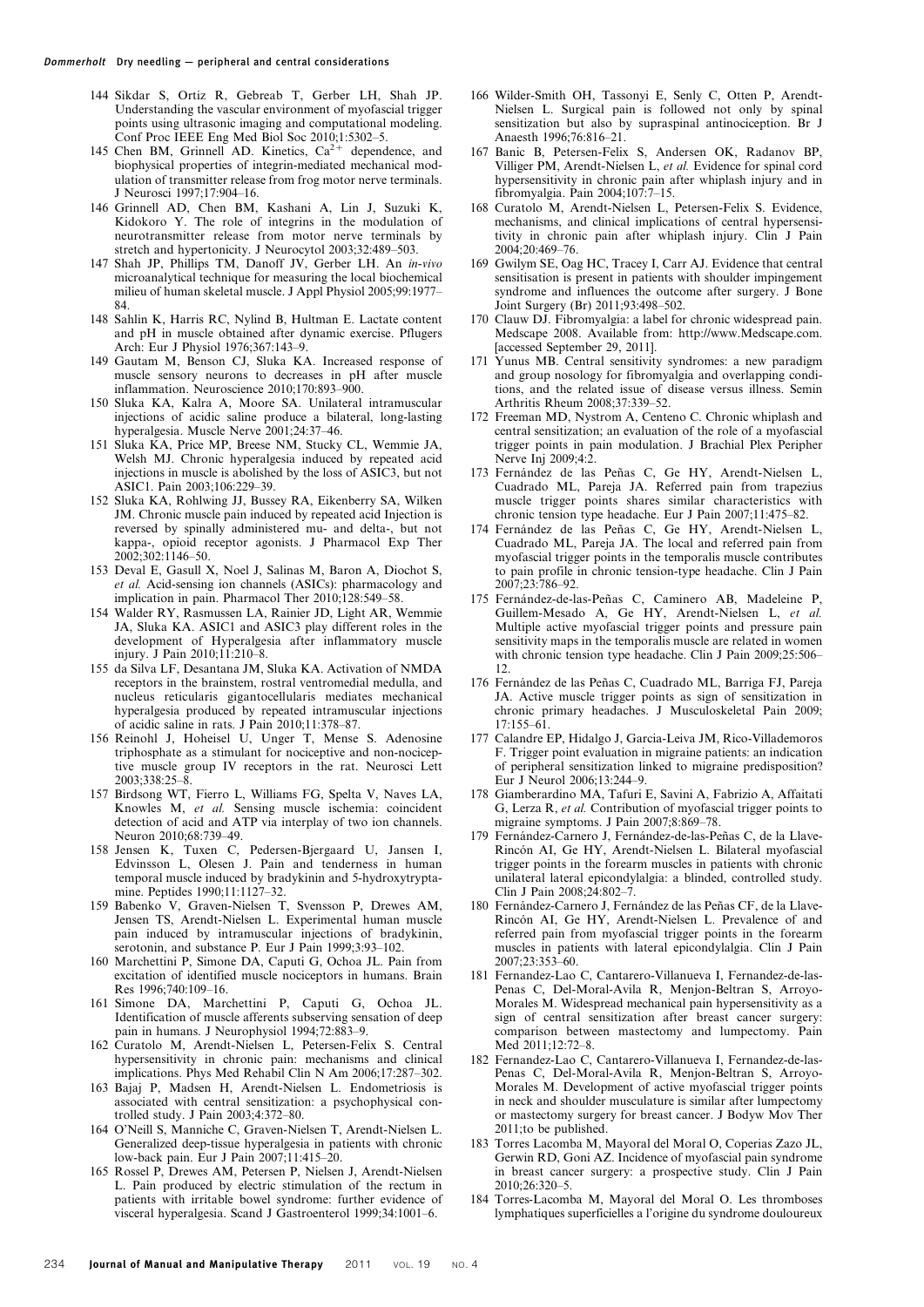myofascial apres curage axillaire pour cancer du sein. Kinesitherapie Scientifique 2008;494:25–8.

- 185 Ge HY. Prevalence of myofascial trigger points in fibromyalgia: the overlap of two common problems. Curr Pain Headache Rep 2010;14:339–45.
- 186 Fernández de las Peñas C, Galán del Rio F, Fernández Carnero J, Pesquera J, Arendt-Nielsen L, Svensson P. Bilateral widespread mechanical pain sensitivity in women with myofascial temporomandibular disorder: evidence of impairment in central nociceptive processing. J Pain 2009;10:1170-8.
- 187 Nijs J, van Houdenhove B, Oostendorp RA. Recognition of central sensitization in patients with musculoskeletal pain: application of pain neurophysiology in manual therapy practice. Man Ther 2010;15:135–41.
- 188 Lim EC, Sterling M, Stone A, Vicenzino B. Central hyperexcitability as measured with nociceptive flexor reflex threshold in chronic musculoskeletal pain: a systematic review. Pain 2011;152:1811–20.
- 189 Escobar PL, Ballesteros J. Teres minor. Source of symptoms resembling ulnar neuropathy or C8 radiculopathy. Am J Phys Med Rehabil 1988;67:120–2.
- 190 Rocha CA, Sanchez TG. Myofascial trigger points: another way of modulating tinnitus. Prog Brain Res 2007;166:209–14.
- 191 Hong CZ, Kuan TS, Chen JT, Chen SM. Referred pain elicited by palpation and by needling of myofascial trigger points: a comparison. Arch Phys Med Rehabil 1997;78:957– 60.
- 192 Cummings TM, White AR. Needling therapies in the management of myofascial trigger point pain: a systematic review. Arch Phys Med Rehabil 2001;82:986–92.
- 193 Bron C. Het subacromiaal-impingementsyndroom. Tijdschr Man Ther 2006;3:20–6.
- 194 Bron C, de Gast A, Dommerholt J, Stegenga B, Wensing M, Oostendorp RA. Treatment of myofascial trigger points in patients with chronic shoulder pain; a randomized controlled trial. BMC Med 2011;9:8.
- 195 Hidalgo-Lozano A, Fernández-de-las-Peñas C, Alonso-Blanco C, Ge HY, Arendt-Nielsen L, Arroyo-Morales M. Muscle trigger points and pressure pain hyperalgesia in the shoulder muscles in patients with unilateral shoulder impingement: a blinded, controlled study. Exp Brain Res 2010;202:915–25.
- 196 Perez-Palomares S, Olivan-Blazquez B, Arnal-Burro AM, Mayoral del Moral O, Gaspar-Calvo E, de-la-Torre-Beldarrain ML, et al. Contributions of myofascial pain in diagnosis and treatment of shoulder pain. A randomized control trial. BMC Musculoskeletal Dis 2009;10:92.
- 197 Torres Lacomba M, Mayoral del Moral O, Coperias Zazo JL, Yuste Sanchez MJ, Ferrandez JC, Zapico Goni A. Axillary web syndrome after axillary dissection in breast cancer: a prospective study. Breast Cancer Res Treat 2009;17:625–30
- 198 Niddam DM, Chan RC, Lee SH, Yeh TC, Hsieh JC. Central representation of hyperalgesia from myofascial trigger point. Neuroimage 2008;39:1299–306.
- 199 Niddam DM, Chan RC, Lee SH, Yeh TC, Hsieh JC. Central modulation of pain evoked from myofascial trigger point. Clin J Pain 2007;23:440–8.
- 200 Travell J, Rinzler SH. The myofascial genesis of pain. Postgrad Med 1952;11:452–34.
- 201 Arendt-Nielsen L, Graven-Nielsen T. Deep tissue hyperalgesia. J Musculoskeletal Pain 2002;10:97–119.
- 202 Arendt-Nielsen L, Svensson P. Referred muscle pain: basic and clinical findings. Clin J Pain 2001;17:11–9.
- 203 Graven-Nielsen T, Arendt-Nielsen L. Induction and assessment of muscle pain, referred pain, and muscular hyperalgesia. Curr Pain Headache Rep 2003;7:443–51.
- 204 Hoheisel U, Koch K, Mense S. Functional reorganization in the rat dorsal horn during an experimental myositis. Pain 1994;59:111–8.
- 205 Hoheisel U, Mense S, Simons D, Yu XM. Appearance of new receptive fields in rat dorsal horn neurons following noxious stimulation of skeletal muscle: a model for referral of muscle pain? Neurosci Lett 1993;153:9–12.
- 206 Mense S. Referral of muscle pain: new aspects. Amer Pain Soc J 1994;3:1–9.
- 207 Mense S. Algesic agents exciting muscle nociceptors. Exp Brain Res 2009;196:89–100.
- 208 Shah JP, Gilliams EA. Uncovering the biochemical milieu of myofascial trigger points using in vivo microdialysis: an application of muscle pain concepts to myofascial pain syndrome. J Bodyw Mov Ther 2008;12:371–84.
- 209 Chacur M, Lambertz D, Hoheisel U, Mense S. Role of spinal microglia in myositis-induced central sensitisation: an immunohistochemical and behavioural study in rats. Eur Pain 2009;13:915–23.
- 210 Zhang J, Hoffert C, Vu HK, Groblewski T, Ahmad S, O'Donnell D. Induction of CB2 receptor expression in the rat spinal cord of neuropathic but not inflammatory chronic pain models. Eur J Neurosci 2003;17:2750–4.
- 211 Clark AK, Gentry C, Bradbury EJ, McMahon SB, Malcangio M. Role of spinal microglia in rat models of peripheral nerve injury and inflammation. Eur J Pain 2007;11:223–30.
- 212 Thacker MA, Clark AK, Bishop T, Grist J, Yip PK, Moon LD, et al. CCL2 is a key mediator of microglia activation in neuropathic pain states. Eur J Pain 2009;13:263–72.
- 213 Gosselin RD, Suter MR, Ji RR, Decosterd I. Glial cells and chronic pain. Neuroscientist 2010;16:519–31.
- 214 Cairns BE, Gambarota G, Svensson P, Arendt-Nielsen L, Berde CB. Glutamate-induced sensitization of rat masseter muscle fibers. Neuroscience 2002;109:389–99.
- 215 Castrillon EE, Cairns BE, Ernberg M, Wang K, Sessle B, Arendt-Nielsen L, et al. Glutamate-evoked jaw muscle pain as a model of persistent myofascial TMD pain? Arch Oral Biol 2008;53:666–76.
- 216 Castrillon EE, Ernberg M, Cairns BE, Wang K, Sessle BJ, Arendt-Nielsen L, et al. Interstitial glutamate concentration is elevated in the masseter muscle of myofascial temporomandibular disorder patients. J Orofacial Pain 2010;24:350–60.
- 217 Dong XD, Mann MK, Sessle BJ, Arendt-Nielsen L, Svensson P, Cairns BE. Sensitivity of rat temporalis muscle afferent fibers to peripheral N-methyl-D-aspartate receptor activation. Neuroscience 2006;141:939–45.
- 218 Gerdle B, Lemming D, Kristiansen J, Larsson B, Peolsson M, Rosendal L. Biochemical alterations in the trapezius muscle of patients with chronic whiplash associated disorders (WAD) a microdialysis study. Eur J Pain 2008;12:82–93.
- 219 Sarchielli P, Di Filippo M, Nardi K, Calabresi P. Sensitization, glutamate, and the link between migraine and fibromyalgia. Curr Pain Headache Rep 2007;11:343–51.
- 220 Miller KE, Hoffman EM, Sutharshan M, Schechter R. Glutamate pharmacology and metabolism in peripheral primary afferents: physiological and pathophysiological mechanisms. Pharmacol Ther 2011;130:283–309.
- 221 Müller W, Stratz T. Local treatment of tendinopathies and myofascial pain syndromes with the 5-HT3 receptor antagonist tropisetron. Scand J Rheumatol Suppl 2004;119:44–8.
- 222 Gerber RK, Nie H, Arendt-Nielsen L, Curatolo M, Graven-Nielsen T. Local pain and spreading hyperalgesia induced by intramuscular injection of nerve growth factor are not reduced by local anesthesia of the muscle. Clin J Pain 2011;27:240–7.
- 223 Shinoda M, Asano M, Omagari D, Honda K, Hitomi S, Katagiri A, et al. Nerve growth factor contribution via transient receptor potential vanilloid 1 to ectopic orofacial pain. J Neurosci 2011;31:7145–55.
- 224 Cuppini R, Sartini S, Agostini D, Guescini M, Ambrogini P, Betti M, et al. BDNF expression in rat skeletal muscle after acute or repeated exercise. Arch Ital Biol 2007;145:99–110.
- 225 Matthews VB, Astrom MB, Chan MH, Bruce CR, Krabbe KS, Prelovsek O, et al. Brain-derived neurotrophic factor is produced by skeletal muscle cells in response to contraction and enhances fat oxidation via activation of AMP-activated protein kinase. Diabetologia 2009;52:1409–18.
- 226 Hoheisel U, Unger T, Mense S. The possible role of the NO– cGMP pathway in nociception: different spinal and supraspinal action of enzyme blockers on rat dorsal horn neurones. Pain 2005;117:358–67.
- 227 Tidball JG. Inflammatory processes in muscle injury and repair. Am J Physiol Regul Integr Comp Physiol 2005; 288:R345–53.
- 228 Tough EA, White AR, Cummings TM, Richards SH, Campbell JL. Acupuncture and dry needling in the management of myofascial trigger point pain: a systematic review and meta-analysis of randomised controlled trials. Eur J Pain 2009;13:3–10.
- 229 Furlan A, Tulder M, Cherkin D, Tsukayama H, Lao L, Koes B, et al. Acupuncture and dry-needling for low back pain: an updated systematic review within the framework of the Cochrane collaboration. Spine 2005;30:944–63.
- 230 Chou LW, Hsieh YL, Kao MJ, Hong CZ. Remote influences of acupuncture on the pain intensity and the amplitude changes of endplate noise in the myofascial trigger point of the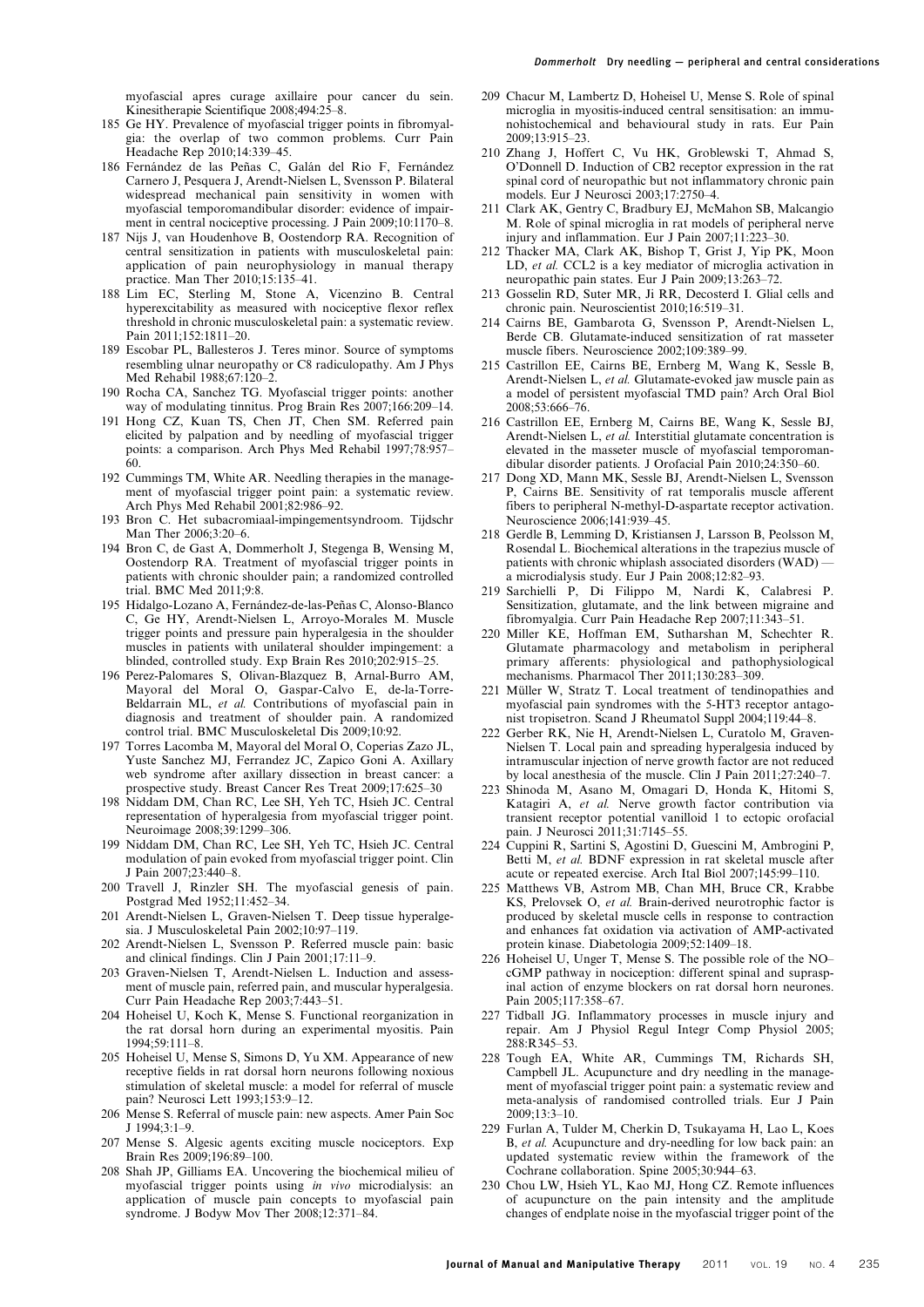upper trapezius muscle. Arch Phys Med Rehabil 2009;90:905– 12.

- 231 Dilorenzo L, Traballesi M, Morelli D, Pompa A, Brunelli S, Buzzi MG, et al. Hemiparetic shoulder pain syndrome treated with deep dry needling during early rehabilitation: a prospective, open-label, randomized investigation. J Musculoskeletal Pain 2004;12:25–34.
- 232 Ga H, Choi JH, Park CH, Yoon HJ. Acupuncture needling versus lidocaine injection of trigger points in myofascial pain syndrome in elderly patients — a randomised trial. Acupunct Med 2007;25:130–6.
- 233 Lundeberg T, Uvnas-Moberg K, Agren G, Bruzelius G. Antinociceptive effects of oxytocin in rats and mice. Neurosci Lett 1994;170:153–7.
- 234 Uvnas-Moberg K, Bruzelius G, Alster P, Lundeberg T. The antinociceptive effect of non-noxious sensory stimulation is mediated partly through oxytocinergic mechanisms. Acta Physiol Scand 1993;149:199–204.
- 235 Dincer F, Linde K. Sham interventions in randomized clinical trials of acupuncture–a review. Complement Ther Med 2003; 11:235–42.
- 236 White P, Lewith G, Hopwood V, Prescott P. The placebo needle, is it a valid and convincing placebo for use in acupuncture trials? A randomised, single-blind, cross-over pilot trial. Pain 2003;106:401–9.
- 237 Birch S. A review and analysis of placebo treatments, placebo effects, and placebo controls in trials of medical procedures when sham is not inert. J Altern Complement Med 2006;12:303–10.
- 238 Lund I, Lundeberg T. Are minimal, superficial or sham acupuncture procedures acceptable as inert placebo controls? Acupunct Med 2006;24:13–5.
- 239 Lund I, Naslund J, Lundeberg T. Minimal acupuncture is not a valid placebo control in randomised controlled trials of acupuncture: a physiologist's perspective. Chin Med 2009;4:1.
- 240 Pariente J, White P, Frackowiak RS, Lewith G. Expectancy and belief modulate the neuronal substrates of pain treated by acupuncture. Neuroimage 2005;25:1161–7.
- 241 Wang SM, Kain ZN, White PF. Acupuncture analgesia: II. Clinical considerations. Anesth Analg 2008;106:611–21.
- 242 White A, Cummings M. Does acupuncture relieve pain? BMJ 2009;338:a2760.
- 243 Napadow V, Dhond RP, Kim J, LaCount L, Vangel M, Harris RE, et al. Brain encoding of acupuncture sensation coupling on-line rating with fMRI. Neuroimage 2009;47:1055– 65.
- 244 Ernst E. Acupuncture–a critical analysis. J Intern Med 2006;259:125–37.
- 245 Kleinhenz J, Streitberger K, Windeler J, Gussbacher A, Mavridis G, Martin E. Randomised clinical trial comparing the effects of acupuncture and a newly designed placebo needle in rotator cuff tendinitis. Pain 1999;83:235–41.
- 246 McManus CA, Schnyer RN, Kong J, Nguyen LT, Hyun Nam B, Goldman R, et al. Sham acupuncture devices — practical advice for researchers. Acupunct Med 2007;25:36–40.
- 247 Streitberger K, Kleinhenz J. Introducing a placebo needle into acupuncture research. Lancet 1998;352:364–5.
- 248 Faria V, Fredrikson M, Furmark T. Imaging the placebo response: a neurofunctional review. Eur Neuropsychopharmacol 2008;18:473–85.
- 249 Bausell RB, Lao L, Bergman S, Lee WL, Berman BM. Is acupuncture analgesia an expectancy effect? Preliminary evidence based on participants' perceived assignments in two placebo-controlled trials. Eval Health Prof 2005;28:9–26.
- 250 Kong J, Kaptchuk TJ, Polich G, Kirsch I, Vangel M, Zyloney C, et al. An fMRI study on the interaction and dissociation between expectation of pain relief and acupuncture treatment. Neuroimage 2009;47:1066–76.
- 251 Wager TD, Rilling JK, Smith EE, Sokolik A, Casey KL, Davidson RJ, et al. Placebo-induced changes in FMRI in the anticipation and experience of pain. Science 2004;303:1162–7.
- 252 Morton DL, Watson A, El-Deredy W, Jones AK. Reproducibility of placebo analgesia: Effect of dispositional optimism. Pain 2009;146:194–8.
- 253 Mayoral del Moral O. Dry needling treatments for myofascial trigger points. J Musculoskeletal Pain 2010;18:411–6.
- 254 Seem M. A new American acupuncture; acupuncture osteopathy. Boulder, CO: Blue Poppy Press; 2007.
- 255 Association of Social Work Boards, Federation of State Boards of Physical Therapy, Federation of State Medical Boards of the United States Inc., National Association of Boards of

Pharmacy, National Board for Certification in Occupational Therapy Inc., The National Council of State Boards of Nursing Inc. Changes in healthcare professions scope of practice: legislative considerations. Chicago, IL: National Council of State Boards of Nursing; 2009.

- 256 Dommerholt J. Dry Needling und Akupunkturtechniken. In: Reilich P, Gröbli C, Dommerholt J, editors. Myofasziale Schmerzen und Triggerpunkte Die klinische Essenz. Munich: Urban & Fischer; 2011. P.58–75.
- 257 Gansler DF, McDonald RN. Opinions of the attorney general. Baltimore, MD: Office of the Attorney General; 2010.
- 258 Hobbs V. Council of colleges of acupuncture and oriental medicine position paper on dry needling. Baltimore, MD: Council of Colleges of Acupuncture and Oriental Medicine; 2011.
- 259 Hobbs V. Dry needling and acupuncture emerging professional issues. Qi Unity Report; September/October 2007.
- 260 Ward-Cook K, Hahn T. NCCAOM® 2008 job task analysis: a report to the acupuncture and Oriental medicine (AOM) community. Jacksonville, FL: National Certification Commission of Acupuncture and Oriental Medicine; 2010.
- 261 Fabrey LJ, Cogdill KS, Kelley JA. A national job analysis: acupuncture and oriental medicine profession. Jacksonville, FL: National Certification Commission for Acupuncture and Oriental Medicine; 2003.
- 262 Hogeboom CJ, Sherman KJ, Cherkin DC. Variation in diagnosis and treatment of chronic low back pain by traditional Chinese medicine acupuncturists. Complement Ther Med 2001;9:154–66.
- 263 Arizona Revised Statutes, Stat. 32-3901.1 Definitions; 2011. 264 Arizona Revised Statutes, Stat. 32-3921.B1 — Licensure; acts
- and persons not affected; 2011. 265 Cardinal S. Points détente et acupuncture: approche neurophysiologique. Montreal, Que: Centre collégial de développement de matériel didactique; 2004.
- 266 Cardinal S. Points-détente et acupuncture: techniques de puncture. Montréal, Que.: Centre collégial de développement de matériel didactique; 2007.
- 267 Amaro JA. When acupuncture becomes 'dry needling'. Acupunct Today 2007;33:43.
- 268 Birch S. Trigger point: acupuncture point correlations revisited. J Altern Complement Med 2003;9:91–103.
- 269 Birch S. On the impossibility of trigger point-acupoint equivalence: a commentary on Peter Dorsher's analysis. J Altern Complement Med 2008;14:343–5.
- 270 Audette JF, Blinder RA. Acupuncture in the management of myofascial pain and headache. Curr Pain Headache Rep 2003;7:395–401.
- 271 Hong CZ. Myofascial trigger points: pathophysiology and correlation with acupuncture points. Acupunct Med 2000;  $18.41 - 7$
- 272 Dorsher P. Trigger points and acupuncture points: anatomic and clinical correlations. Med Acupunct 2006;17:21–5.
- 273 Dorsher PT, Fleckenstein J. Trigger points and classical acupuncture points. Part 1: Qualitative and quantitative anatomic correspondences. Dt Ztschr f Akup 2008;51:15–24.
- 274 Dorsher PT, Fleckenstein J. Trigger points and classical acupuncture points. Part 2: Clinical correspondences in treating pain and somatovisceral disorders. Dt Ztschr f Akup 2008;51:6–11.
- 275 Dorsher PT, Fleckenstein J. Trigger points and classical acupuncture points. Part 3: Relationships of myofascial referred pain patterns to acupuncture meridians. Dt Ztschr f Akup 2009;52:10–4.
- 276 American Association of Acupuncture and Oriental Medicine (AAAOM) Position Statement on Trigger Point Dry Needling (TDN) and Intramuscular Manual Therapy (IMT); 2011.
- 277 White A. Western medical acupuncture: a definition. Acupunct Med 2009;27:33–5.
- 278 Pérez-Palomares S, Oliván-Blázquez B, Magallón-Botaya R, de-la-Torre-Beldarraín M, Gaspar-Calvo E, Romo-Calvo L, et al. Percutaneous electrical nerve stimulation versus dry needling: effectiveness in the treatment of chronic low back pain. J Musculoskeletal Pain 2010;18:23–30.
- 279 Fernandez-Carnero J, Fernández-de-las-Peñas C, Cleland JA. Mulligan's mobilization with movement and muscle trigger point dry needling for the management of chronic lateral epicondylalgia: a case report. J Musculoskeletal Pain 2009;17:409–15.
- 280 Edwards J. The importance of postural habits in perpetuating myofascial trigger point pain. Acupunct Med 2005;23:77–82.